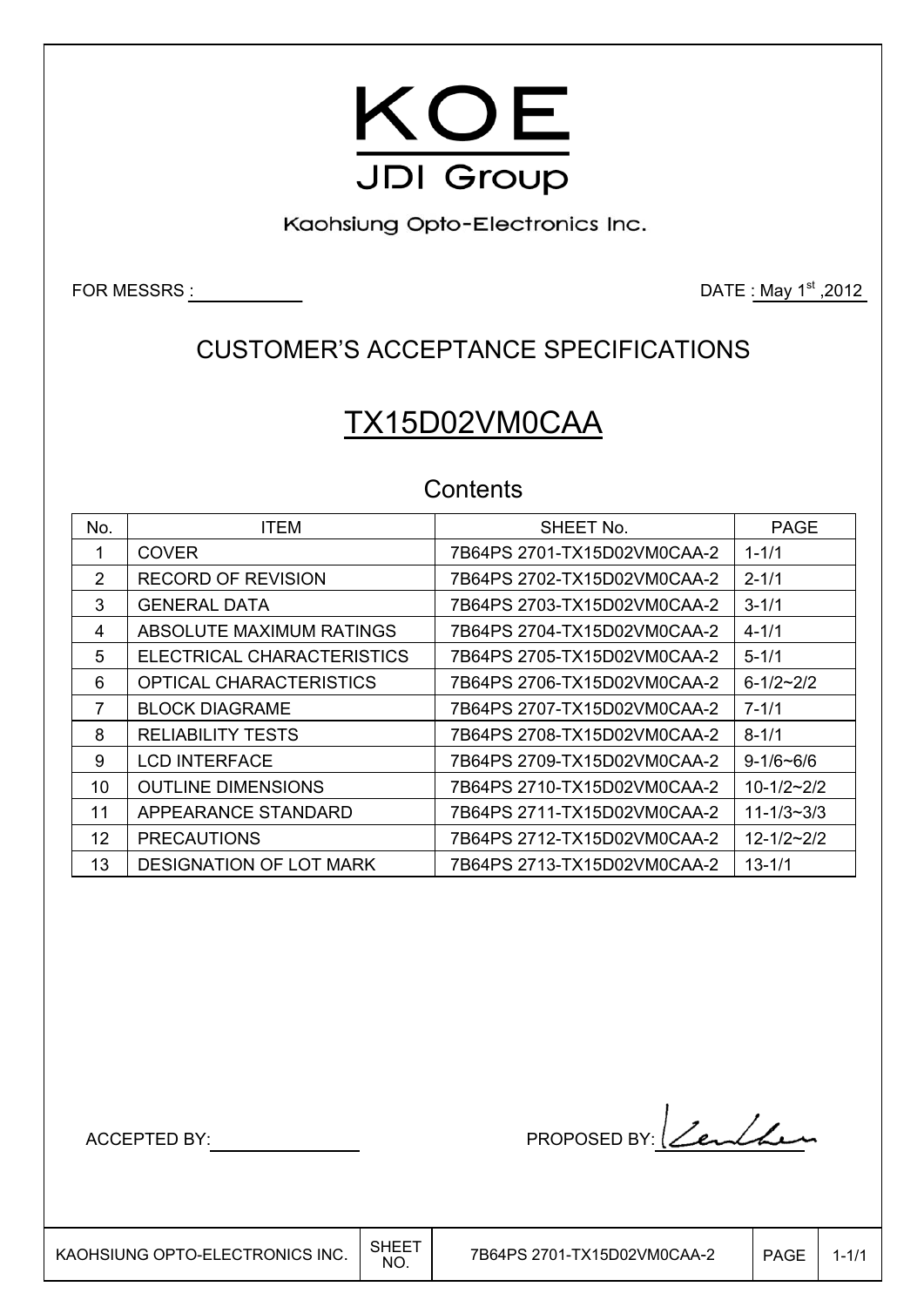| <b>DATE</b> | SHEET No.                                     |                       | <b>SUMMARY</b>                               |  |
|-------------|-----------------------------------------------|-----------------------|----------------------------------------------|--|
| May 01,'12  | All pages                                     | Company name changed: | KAOHSIUNG HITACHI ELECTRONICS CO., LTD.<br>↓ |  |
|             |                                               |                       | KAOHSIUNG OPTO-ELECTRONICS INC.              |  |
|             | 7B64PS-2704-<br>TX15D02VM0CAA-2<br>Page 4-1/1 | Revised: Note2.       | 4. ABSOLUTE MAXIMUM RATINGS                  |  |
|             |                                               |                       |                                              |  |
|             |                                               |                       |                                              |  |
|             |                                               |                       |                                              |  |
|             |                                               |                       |                                              |  |
|             |                                               |                       |                                              |  |
|             |                                               |                       |                                              |  |
|             |                                               |                       |                                              |  |
|             |                                               |                       |                                              |  |
|             |                                               |                       |                                              |  |
|             |                                               |                       |                                              |  |
|             |                                               |                       |                                              |  |
|             |                                               |                       |                                              |  |
|             |                                               |                       |                                              |  |
|             |                                               |                       |                                              |  |
|             |                                               |                       |                                              |  |
|             |                                               |                       |                                              |  |
|             |                                               |                       |                                              |  |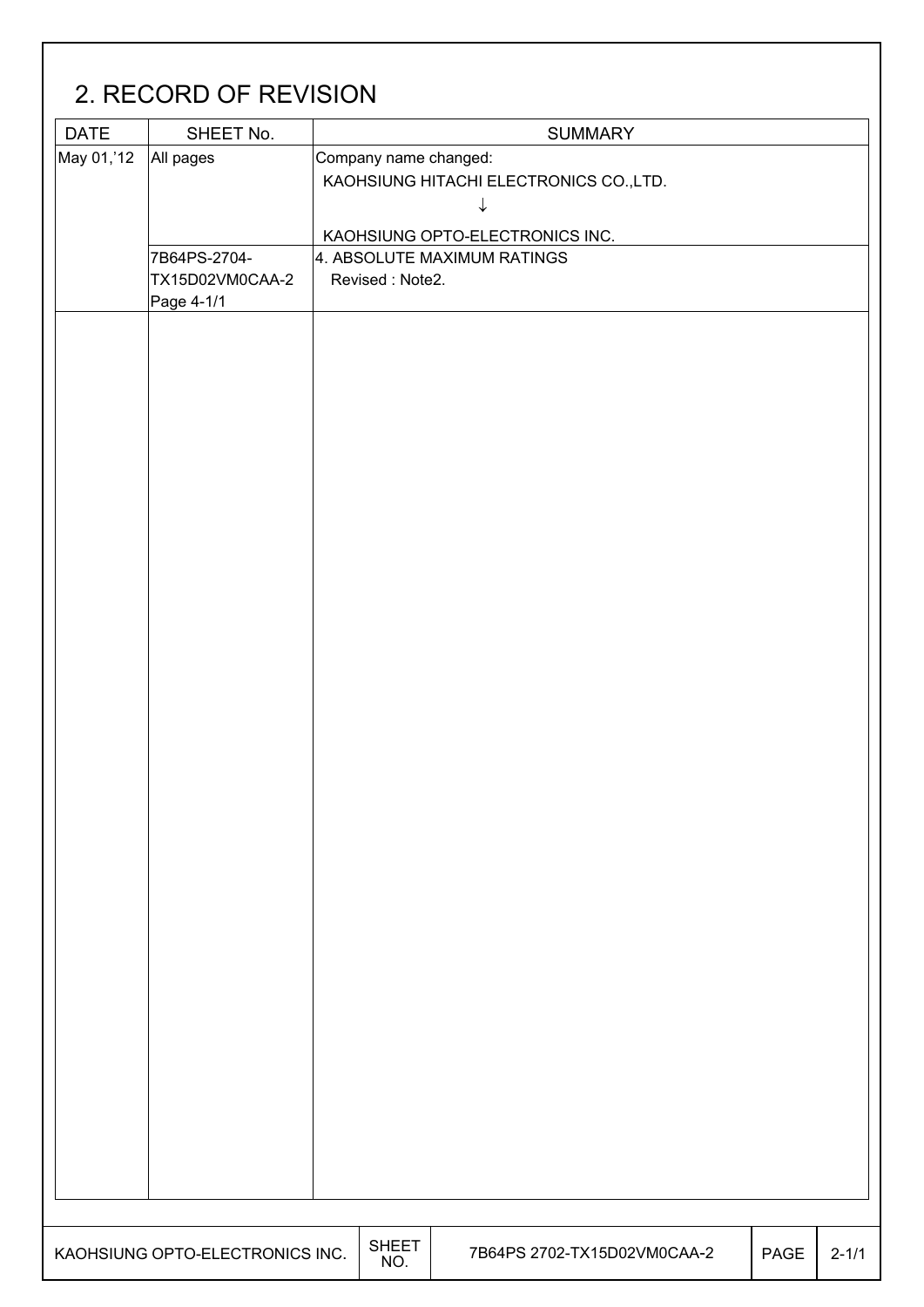### 3. GENERAL DATA

### 3.1 DISPLAY FEATURES

This module is a 5.8" WQVGA of 15:9 format amorphous silicon TFT. The pixel format is vertical stripe and sub pixels are arranged as R (red), G (green), B (blue) sequentially.This display is RoHS compliant, COG (chip on glass) technology and LED backlight are applied on this display.

| Part Name                      | TX15D02VM0CAA                               |
|--------------------------------|---------------------------------------------|
| Module Dimensions              | 145.0(W) mm x 90.0(H) mm x 11.5 (D) mm typ. |
| <b>LCD Active Area</b>         | 126.3(W) mm x 75.78(H) mm                   |
| <b>Pixel Pitch</b>             | $0.105 \times 3(RGB)$ (W) mm x 0.315 (H) mm |
| Resolution                     | 400 x 3(RGB)(W) x 240(H) dots               |
| <b>Color Pixel Arrangement</b> | R, G, B Vertical stripe                     |
| LCD Type                       | Transmissive Color TFT; Normally Black      |
| Display Type                   | <b>Active Matrix</b>                        |
| Number of Colors               | 262k Colors                                 |
| <b>Backlight</b>               | 12 LEDs (3 series x 4)                      |
| Weight                         | 175 g                                       |
| Interface                      | C-MOS; 6-bit RGB; 40 pins                   |
| Power Supply Voltage           | 3.3V for LCD; 12V for Backlight             |
| <b>Power Consumption</b>       | 0.8 W for LCD; 4.1W for Backlight           |
| <b>Viewing Direction</b>       | Super Wide Version (In Plane Switching)     |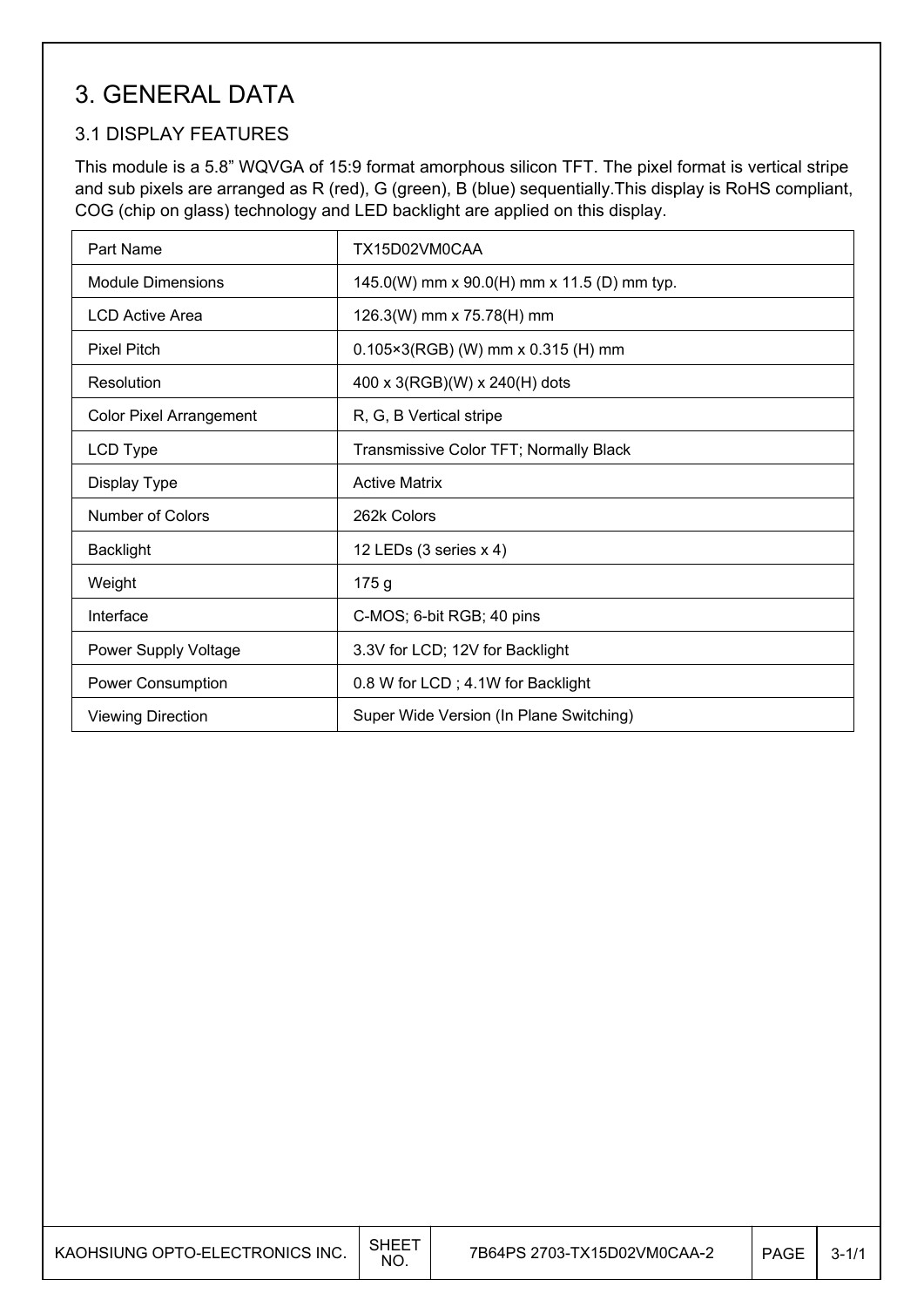## 4. ABSOLUTE MAXIMUM RATINGS

| <b>Item</b>                    | Symbol          | Min.   | Max.      | Unit         | Remarks                  |
|--------------------------------|-----------------|--------|-----------|--------------|--------------------------|
| <b>Supply Voltage</b>          | VDD             | $-0.3$ | 5.0       | v            | $\overline{\phantom{a}}$ |
| Input Voltage of Logic         | VI              | $-0.3$ | $VDD+0.3$ |              | Note 1                   |
| <b>Operating Temperature</b>   | l <sub>OD</sub> | $-30$  | 80        | $\degree$ C  | Note 2                   |
| Storage Temperature            | l <sub>st</sub> | -40    | 90        | $^{\circ}$ C | Note 2                   |
| <b>Backlight Input Voltage</b> | VLED            | $\,$   | 15        |              | $\overline{\phantom{a}}$ |

Note 1: The rating is defined for the signal voltages of the interface such as DCLK,DE, and RGB data bus.

Note 2: The maximum rating is defined as above based on the chamber temperature, which might be different from ambient temperature after assembling the panel into the application. Moreover, some temperature-related phenomenon as below needed to be noticed:

- Background color, contrast and response time would be different in temperatures other than  $25^{\circ}$ C.

-Operating under high temperature will shorten LED lifetime.

| KAOHSIUNG OPTO-ELECTRONICS INC. | <b>SHEET</b><br>NO. | 7B64PS 2704-TX15D02VM0CAA-2 | <b>PAGE</b> | $4 - 1/1$ |
|---------------------------------|---------------------|-----------------------------|-------------|-----------|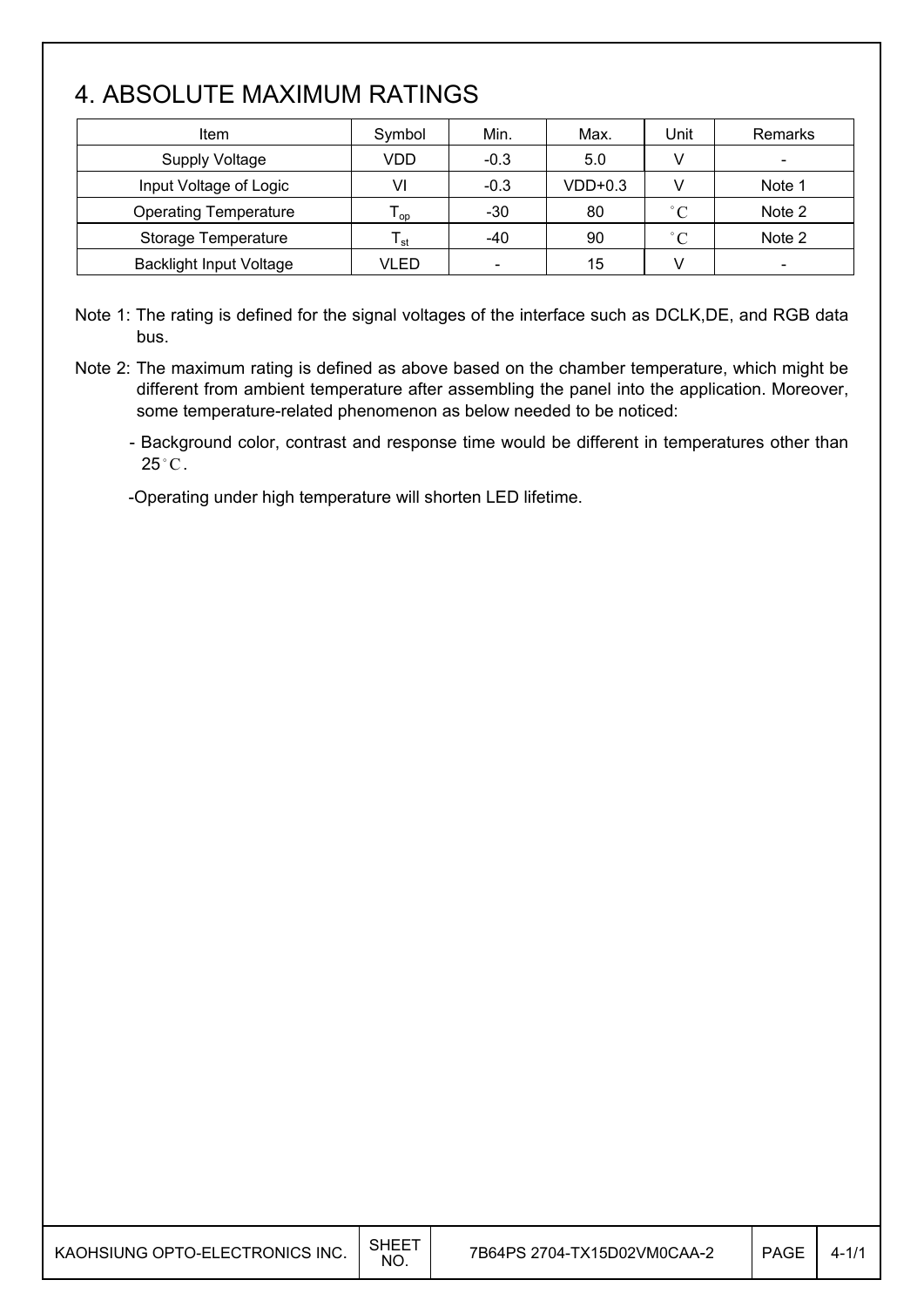## 5. ELECTRICAL CHARACTERISTICS

#### 5.1 LCD CHARACTERISTICS

|  | $T_a = 25$ °C, VSS = 0V |  |
|--|-------------------------|--|
|  |                         |  |

| Item                   | Symbol                     | Condition                    | Min.                     | Typ.                     | Max.    | Unit       | Remarks                  |
|------------------------|----------------------------|------------------------------|--------------------------|--------------------------|---------|------------|--------------------------|
| Power Supply Voltage   | VDD                        | $\qquad \qquad \blacksquare$ | 3.0                      | 3.3                      | 3.6     | V          |                          |
|                        |                            | "H" level                    | 0.7VDD                   | $\overline{\phantom{0}}$ | VDD+0.3 |            | Note 1                   |
| Input Voltage of Logic | VI                         | "L" level                    | $-0.3$                   | -                        | 0.25VDD | v          |                          |
| Power Supply Current   | <b>IDD</b>                 | VDD=3.3V                     | $\overline{\phantom{0}}$ | 240                      | 300     | mA         | Note $2,3$               |
| <b>Vsync Frequency</b> | $J_{\nu}$                  | $\overline{\phantom{a}}$     | 50                       | 60                       | 70      | Hz         | $\overline{\phantom{0}}$ |
| <b>Hsync Frequency</b> | $f_{\scriptscriptstyle H}$ |                              | 13.0                     | 15.6                     | 18.2    | <b>KHz</b> |                          |
| <b>CLK Frequency</b>   | CLK                        |                              | 7.5                      | 9.0                      | 10.5    | <b>MHz</b> |                          |

Note1: The rating is defined for the signal voltages of the interface such as DE,DCLK and RGB data bus.

Note 2: An all white check pattern is used when measuring IDD.  $f<sub>v</sub>$  is set to 60 Hz.

Note 3: 1.0A fuse is applied in the module for IDD. For display activation and protection purpose, power supply is recommended larger than 2.5A to start the display and break fuse once any short circuit occurred.

#### 5.2 BACKLIGHT CHARACTERISTICS

| <u>J.Z DAUNLIUNI UNARAUTERISTIUS</u><br>$T_a = 25$ °C |             |                   |      |      |      |      |         |  |
|-------------------------------------------------------|-------------|-------------------|------|------|------|------|---------|--|
| Item                                                  | Symbol      | Condition         | Min. | Typ. | Max. | Unit | Remarks |  |
| <b>LED Input Voltage</b>                              | VLED        |                   | 11.5 | 12.0 | 12.5 |      | Note1   |  |
| <b>LED Forward Current</b>                            | <b>ILED</b> | 0V; 0% duty       | 320  | 340  | 360  | mA   | Note 2  |  |
| (Dim Control)                                         |             | 3.0VDC; 100% duty |      | 30   | 36   |      |         |  |
| LED lifetime                                          |             | 340 mA            |      | 70K  | -    | hrs  | Note 3  |  |

Note 1: As Fig. 5.1 shown, LED current is constant, 340 mA, controlled by the LED driver when applying 12V VLED.

- Note 2: Dimming function can be obtained by applying DC voltage or PWM signal from the display interface CN1.The recommended PWM signal is 1K ~ 10K Hz with 3.3V amplitude.
- Note 3: The estimated lifetime is specified as the time to reduce 50% brightness by applying 340 mA at  $25^{\circ}$ C.

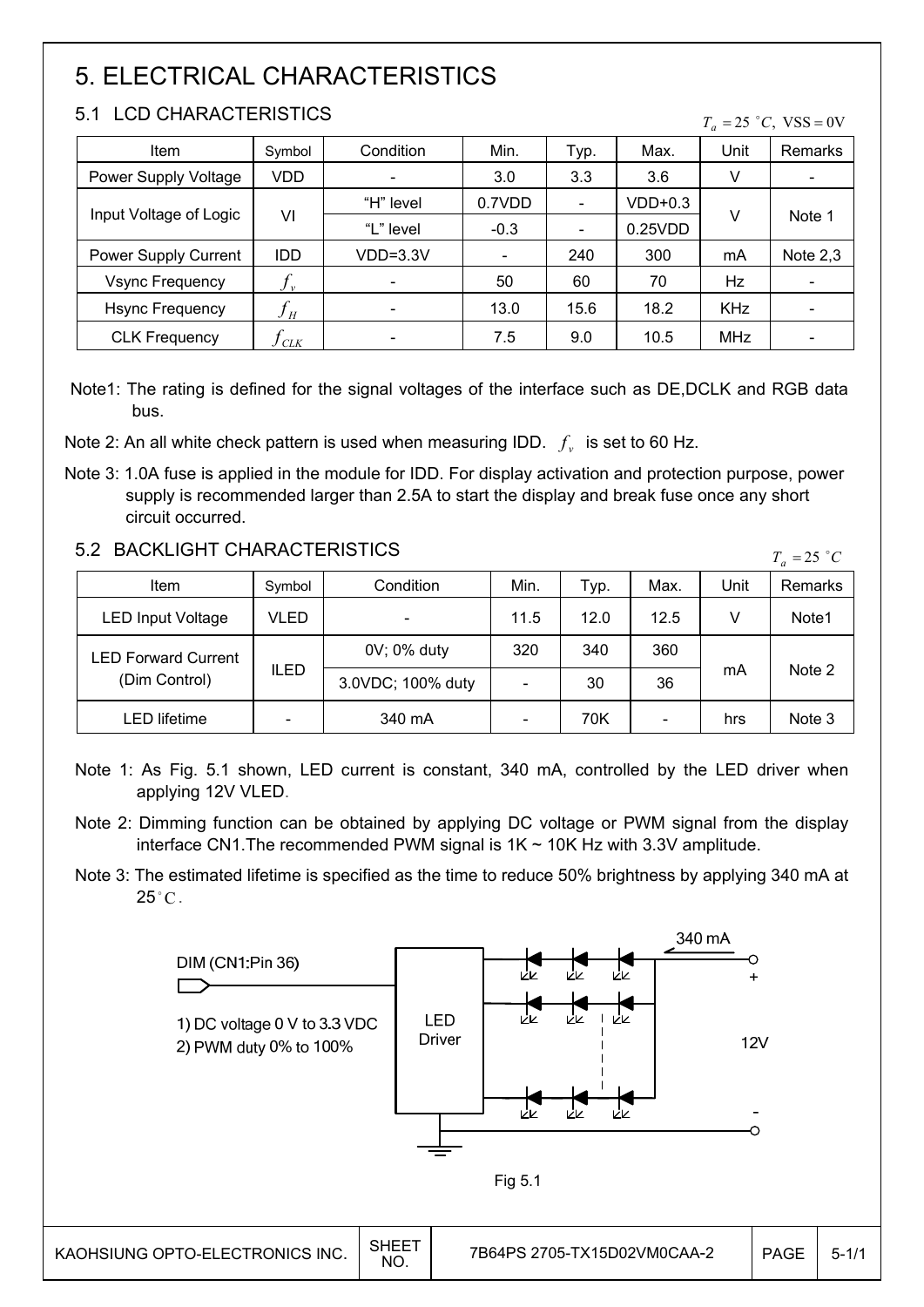## 6. OPTICAL CHARACTERISTICS

The optical characteristics are measured based on the conditions as below:

- Supplying the signals and voltages defined in the section of electrical characteristics.
- The backlight unit needs to be turned on for 30 minutes.
- The ambient temperature is  $25^{\circ}$ C.

- In the dark room around 500~1000 lx, the equipment has been set for the measurements as shown in Fig 6.1.

|                                     |                      |                          |                                         |                          |                          |                          | $T_a = 25 °C, f_v = 60 Hz, VDD = 3.3 V$ |                |  |
|-------------------------------------|----------------------|--------------------------|-----------------------------------------|--------------------------|--------------------------|--------------------------|-----------------------------------------|----------------|--|
| Item                                |                      | Symbol                   | Condition                               | Min.                     | Typ.                     | Max.                     | Unit                                    | Remarks        |  |
| <b>Brightness of White</b>          |                      | $\overline{\phantom{a}}$ |                                         | 360                      | 450                      |                          | cd/m <sup>2</sup>                       | Note 1         |  |
| <b>Brightness Uniformity</b>        |                      | $\blacksquare$           | $\phi = 0^{\circ}, \theta = 0^{\circ},$ | 70                       | $\overline{\phantom{0}}$ |                          | %                                       | Note 2         |  |
| <b>Contrast Ratio</b>               |                      | CR                       | ILED=340 mA                             | 500                      | 800                      | $\overline{\phantom{a}}$ | $\blacksquare$                          | Note 3         |  |
| Response Time<br>(Rising + Falling) |                      | $T_r + T_f$              | $\phi = 0^{\circ}, \theta = 0^{\circ}$  |                          |                          | 45                       | ms                                      | Note 4         |  |
| NTSC Ratio                          |                      | $\blacksquare$           | $\phi = 0^{\circ}, \theta = 0^{\circ}$  | $\blacksquare$           | 60                       |                          | %                                       | $\blacksquare$ |  |
|                                     | <b>Viewing Angle</b> |                          | $\phi = 0^\circ$ , CR $\geq 10$         | $\blacksquare$           | 85                       | $\overline{\phantom{a}}$ |                                         |                |  |
|                                     |                      |                          | $\phi = 180^{\circ}$ , CR $\geq 10$     | $\overline{\phantom{a}}$ | 85                       |                          |                                         | Note 5         |  |
|                                     |                      |                          | $\phi = 90^{\circ}$ , CR $\geq 10$      | $\overline{\phantom{a}}$ | 85                       |                          | Degree                                  |                |  |
|                                     |                      | $\theta$ y'              | $\phi = 270^\circ$ , CR $\geq 10$       |                          | 85                       |                          |                                         |                |  |
|                                     |                      | X                        |                                         | 0.59                     | 0.64                     | 0.69                     |                                         |                |  |
|                                     | Red                  | Y                        |                                         | 0.30                     | 0.35                     | 0.40                     |                                         |                |  |
|                                     |                      | X                        |                                         | 0.29                     | 0.34                     | 0.39                     |                                         |                |  |
| Color                               | Green                | Y                        |                                         | 0.57                     | 0.62                     | 0.67                     |                                         |                |  |
| Chromaticity                        |                      | X                        | $\phi = 0^{\circ}, \theta = 0^{\circ}$  | 0.09                     | 0.14                     | 0.19                     |                                         | Note 6         |  |
|                                     | <b>Blue</b>          | Y                        |                                         | 0.04                     | 0.09                     | 0.14                     |                                         |                |  |
|                                     |                      | X                        |                                         | 0.27                     | 0.32                     | 0.37                     |                                         |                |  |
|                                     | White                | Υ                        |                                         | 0.29                     | 0.34                     | 0.39                     |                                         |                |  |

Note 1: The brightness is measured from the panel center point, P5 in Fig. 6.2, for the typical value.

Note 2: The brightness uniformity is calculated by the equation as below:

Brightness uniformity  $=\frac{1}{100}$  and  $\frac{1}{100}$  x 100% Max.Brightness Brightness uniformity =  $\frac{\text{Min.~Brightness}}{\text{max.~S}}$ 

, which is based on the brightness values of the 9 points measured by BM-5 as shown in Fig. 6.2.

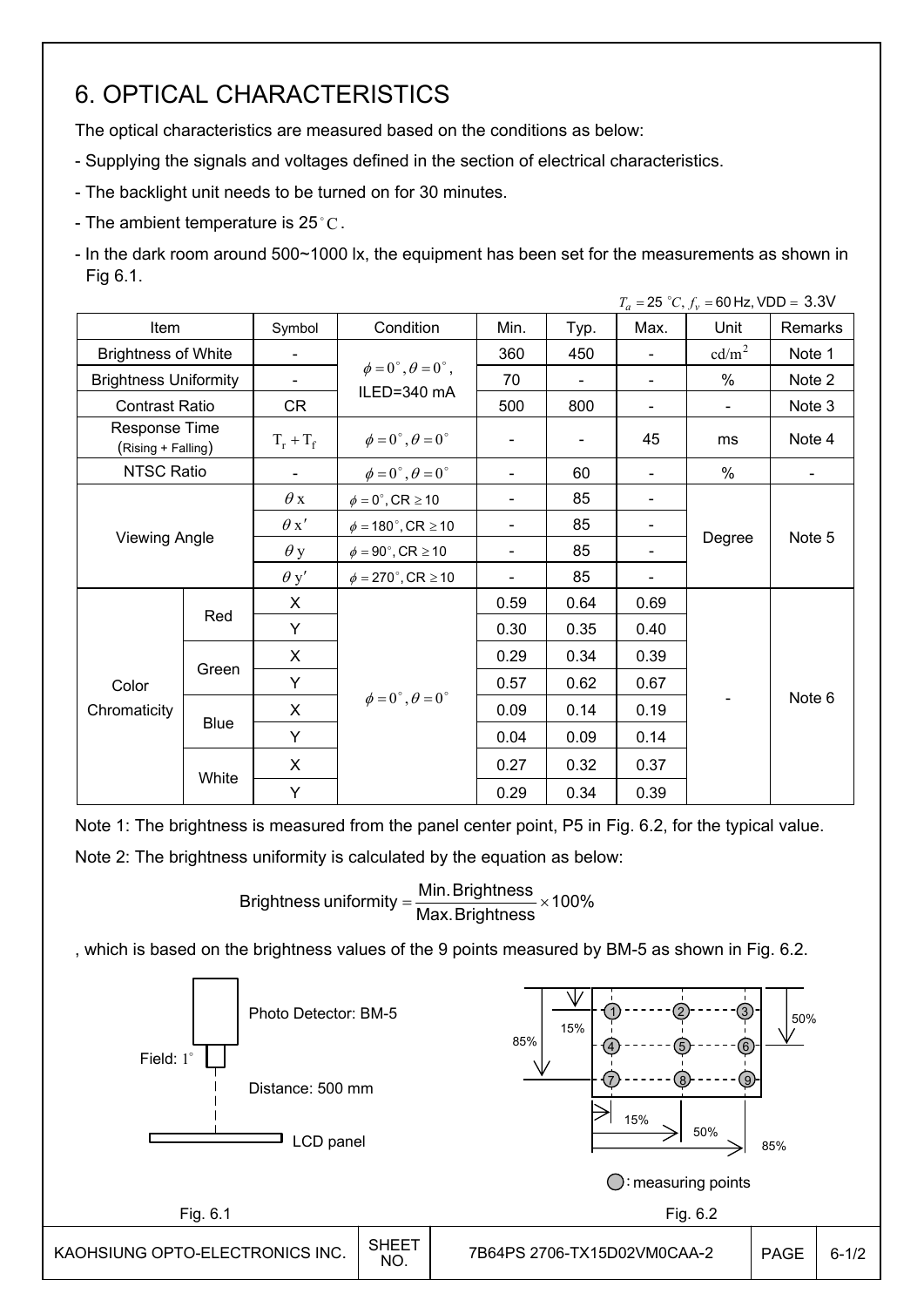Note 3: The Contrast Ratio is measured from the center point of the panel, P5, and defined as the following equation:



Note 4: The definition of response time is shown in Fig. 6.3. The rising time is the period from 10% brightness to 90% brightness when the data is from black to white. Oppositely, Falling time is the period from 90% brightness rising to 10% brightness.





Note 5: The definition of viewing angle is shown in Fig. 6.4. Angle  $\phi$  is used to represent viewing directions, for instance,  $\phi = 270^\circ$  means 6 o'clock, and  $\phi = 0^\circ$  means 3 o'clock. Moreover, angle  $\theta$  is used to represent viewing angles from axis Z toward plane XY.

 The display is super wide viewing angle version, so that the best optical performance can be obtained from every viewing direction.



Fig 6.4

Note 6: The color chromaticity is measured from the center point of the panel, P5, as shown in Fig. 6.2.

| KAOHSIUNG OPTO-ELECTRONICS INC. | <b>SHEET</b><br><b>NO</b> | 7B64PS 2706-TX15D02VM0CAA-2 | PAGE | $6 - 2/2$ |
|---------------------------------|---------------------------|-----------------------------|------|-----------|
|---------------------------------|---------------------------|-----------------------------|------|-----------|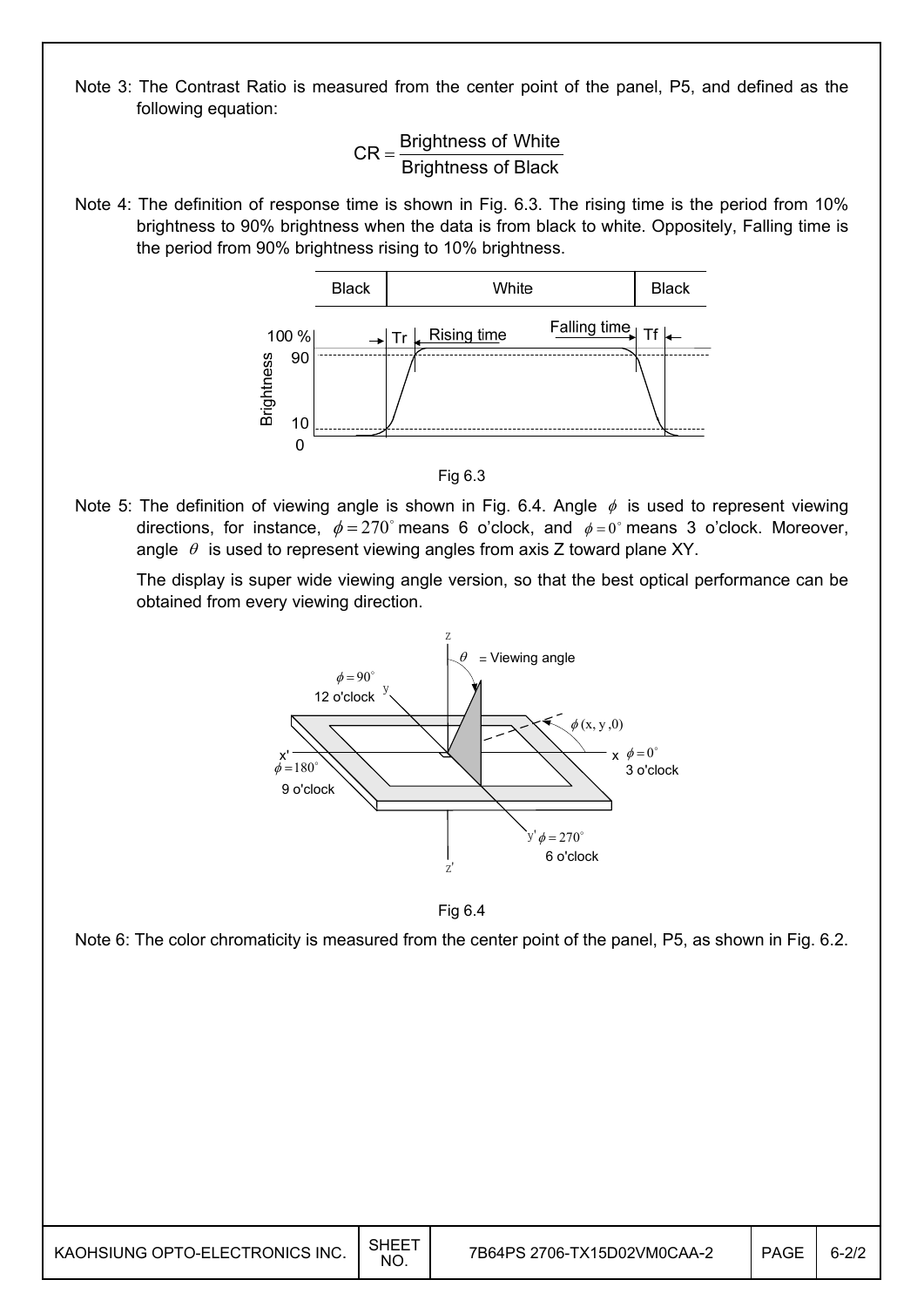

Note1: Signals are DCLK, DE, and RGB data bus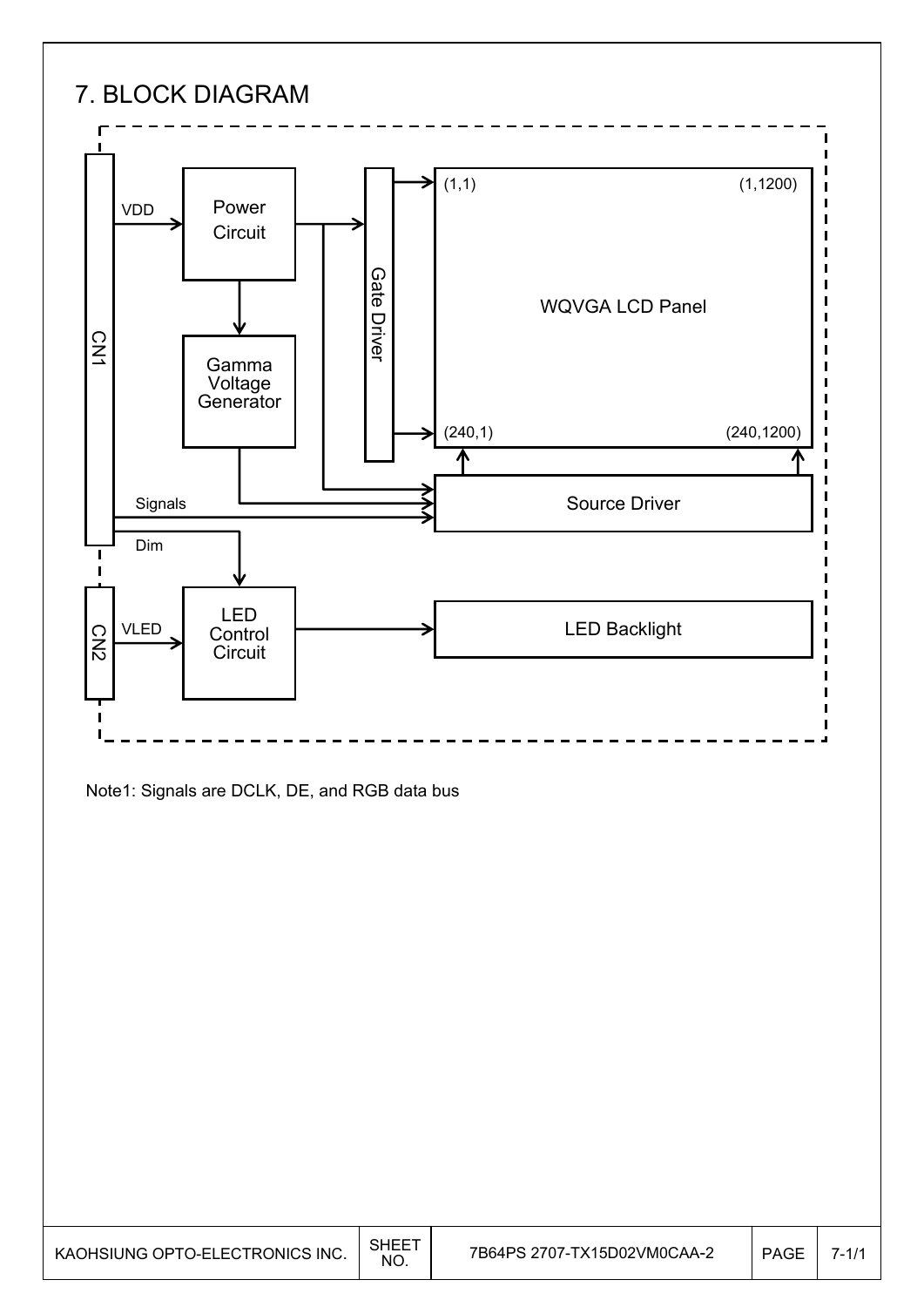## 8. RELIABILITY TESTS

| <b>Test Item</b>               | Condition                                                                                                                    |                                                           |  |  |  |
|--------------------------------|------------------------------------------------------------------------------------------------------------------------------|-----------------------------------------------------------|--|--|--|
| <b>High Temperature</b>        | 1) Operating<br>2) 80 $^{\circ}$ C                                                                                           | 240 hrs                                                   |  |  |  |
| Low Temperature                | 1) Operating<br>2) -30 $^{\circ}$ C                                                                                          | 240 hrs                                                   |  |  |  |
| <b>High Temperature</b>        | 1) Storage<br>2) 90 $^{\circ}$ C                                                                                             | 240 hrs                                                   |  |  |  |
| Low Temperature                | 1) Storage<br>2) -40 $^{\circ}$ C                                                                                            | 240 hrs                                                   |  |  |  |
| <b>Heat Cycle</b>              | 1) Operating<br>2) $-20$ °C $-70$ °C<br>3) 3hrs~1hr~3hrs                                                                     | 240 hrs                                                   |  |  |  |
| <b>Thermal Shock</b>           | 1) Non-Operating<br>2) -35 $^{\circ}$ C $\leftrightarrow$ 85 $^{\circ}$ C<br>3) 0.5 hr ↔ 0.5 hr                              | 240 hrs                                                   |  |  |  |
| High Temperature &<br>Humidity | 1) Operating<br>2) 40°C& 85%RH<br>3) Without condensation<br>(Note3)                                                         | 240 hrs                                                   |  |  |  |
| Vibration                      | 1) Non-Operating<br>2) 20~200 Hz<br>3) 3G<br>4) X, Y, and Z directions                                                       | 1 hr for each direction                                   |  |  |  |
| <b>Mechanical Shock</b>        | 1) Non-Operating<br>2) 10 ms<br>3) 50G<br>4) $\pm X$ , $\pm Y$ and $\pm Z$ directions                                        | Once for each direction                                   |  |  |  |
| <b>ESD</b>                     | 1) Operating<br>2) Tip: 200 pF, 250 Ω<br>3) Air discharge for glass: $\pm$ 8KV<br>4) Contact discharge for metal frame: ±8KV | 1) Glass: 9 points<br>2) Metal frame: 8 points<br>(Note4) |  |  |  |

Note 1: Display functionalities are inspected under the conditions defined in the specification after the reliability tests.

- Note 2: The display is not guaranteed for use in corrosive gas environments.
- Note 3: Under the condition of high temperature & humidity, if the temperature is higher than 40 °C, the humidity needs to be reduced as Fig. 8.1 shown.
- Note 4: All pins of LCD interface(CN1) have been tested by  $\pm 100V$  contact discharge of ESD under non-operating condition.

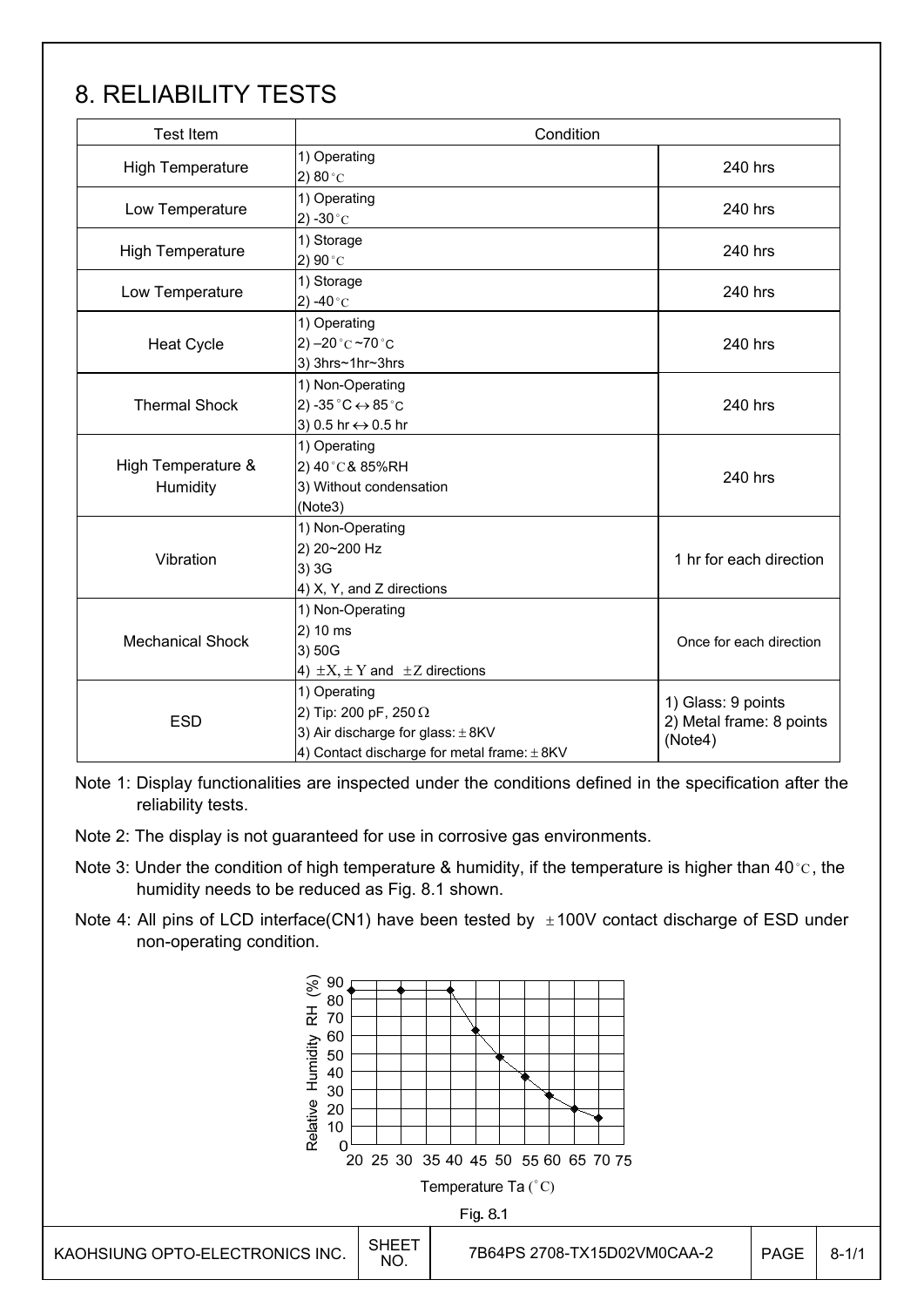## 9. LCD INTERFACE

### 9.1 INTERFACE PIN CONNECTIONS

The display interface connector (CN1) is FA5S040HP1R3000(JAE), and Pin assignment is as below:

| Pin No.        | Symbol         | Signal                     | Pin No. | Symbol         | Signal           |
|----------------|----------------|----------------------------|---------|----------------|------------------|
| 1              | <b>VDD</b>     |                            | 21      | G4             | Green data       |
| $\overline{2}$ |                | Supply voltage             | 22      | G <sub>3</sub> | Green data       |
| 3              | <b>SD</b>      | Normal Scan: Low (Default) | 23      | <b>VSS</b>     | Ground           |
| 4              |                | Reverse Scan: High         | 24      | G <sub>2</sub> | Green data       |
| 5              | <b>NC</b>      | No Connection              | 25      | G <sub>1</sub> | Green data       |
| 6              | DE             | Data Enable                | 26      | G <sub>0</sub> | Green data (LSB) |
| $\overline{7}$ | <b>VSS</b>     | Ground                     | 27      | <b>VSS</b>     | Ground           |
| 8              | <b>DCLK</b>    | Dot clock                  | 28      | R <sub>5</sub> | Red data (MSB)   |
| 9              | <b>VSS</b>     | Ground                     | 29      | R <sub>4</sub> | Red data         |
| 10             | <b>NC</b>      | No Connection              | 30      | R <sub>3</sub> | Red data         |
| 11             | <b>VSS</b>     | Ground                     | 31      | <b>VSS</b>     | Ground           |
| 12             | <b>B5</b>      | Blue data (MSB)            | 32      | R <sub>2</sub> | Red data         |
| 13             | <b>B4</b>      | Blue data                  | 33      | R <sub>1</sub> | Red data         |
| 14             | B <sub>3</sub> | Blue data                  | 34      | R <sub>0</sub> | Red data (LSB)   |
| 15             | <b>VSS</b>     | Ground                     | 35      | <b>VSS</b>     | Ground           |
| 16             | <b>B2</b>      | Blue data                  | 36      | <b>DIM</b>     | Note A           |
| 17             | <b>B1</b>      | Blue data                  | 37      | <b>NC</b>      | No Connection    |
| 18             | B <sub>0</sub> | Blue data (LSB)            | 38      | <b>NC</b>      | No Connection    |
| 19             | <b>VSS</b>     | Ground                     | 39      | <b>NC</b>      | No Connection    |
| 20             | G <sub>5</sub> | Green data (MSB)           | 40      | <b>NC</b>      | No Connection    |

Note A: Normal brightness: 0V or 0% PWM duty; Brightness control: 0V to 3.3 V DC or 0% to 100% PWM duty.

The backlight connector (CN2) is BHR-03VS-1 made by JST, and pin assignment is as below:

| Pin No. | Symbol | Signal |
|---------|--------|--------|
|         | VLED   | 12VDC  |
| -       | GND    | Ground |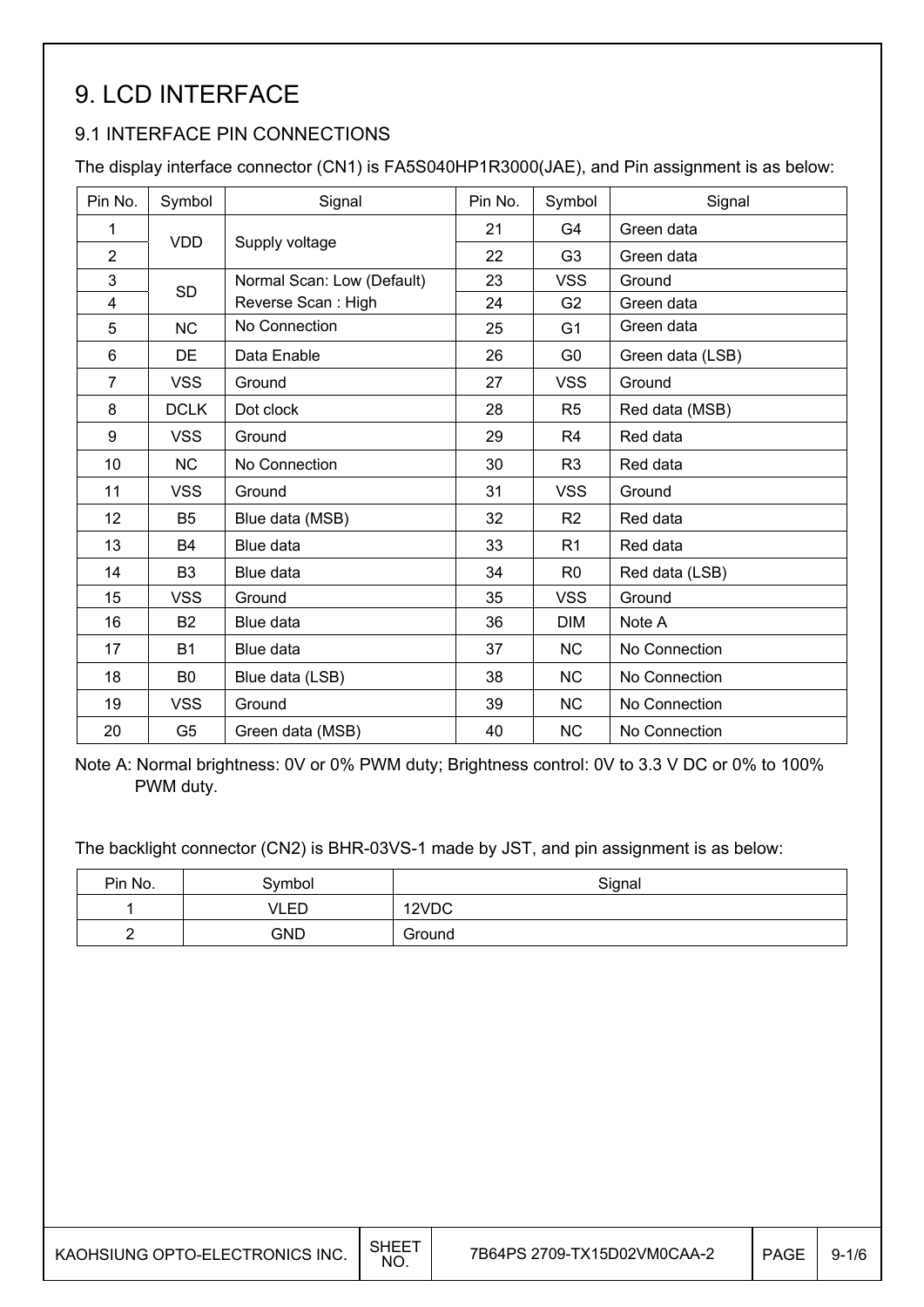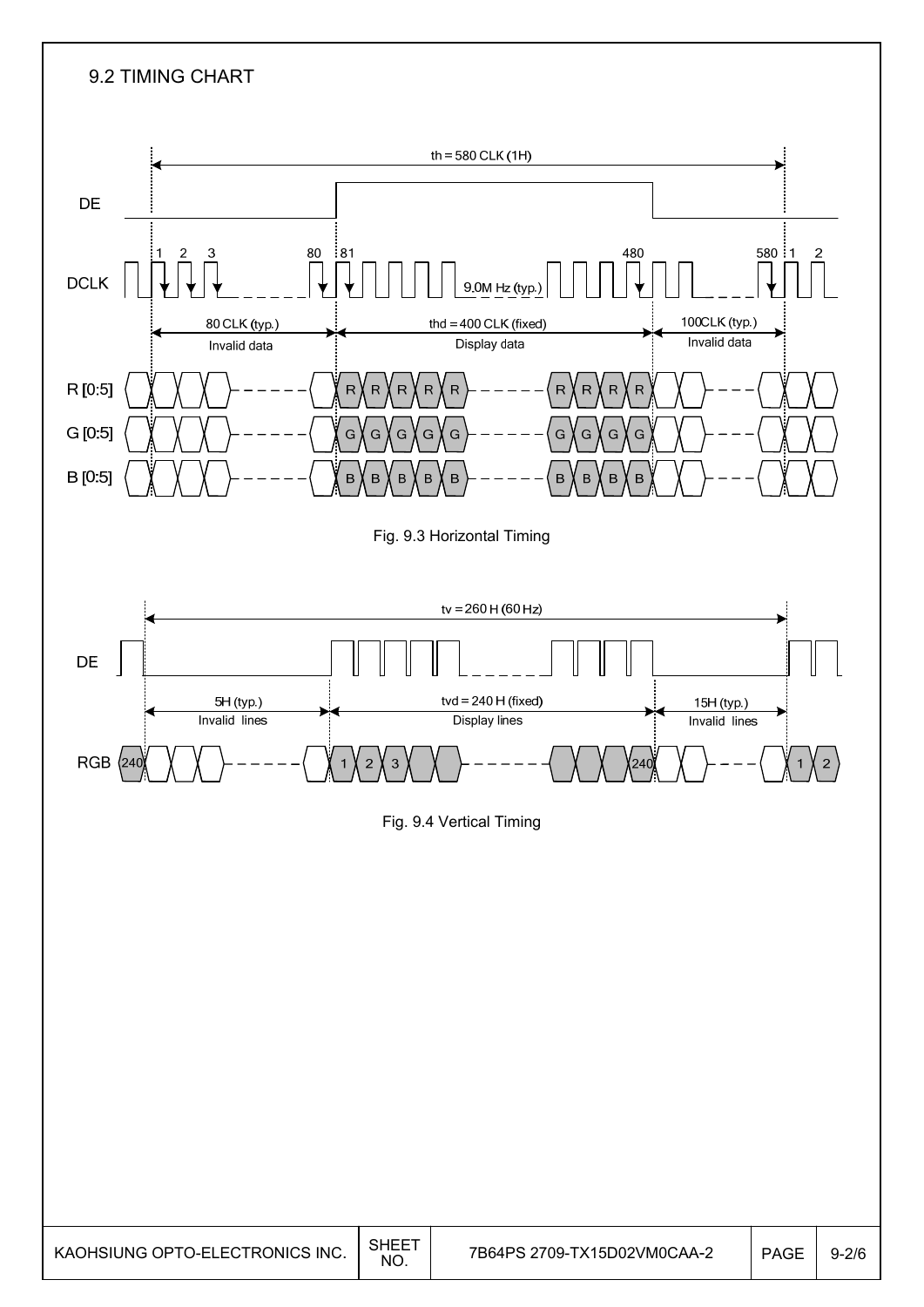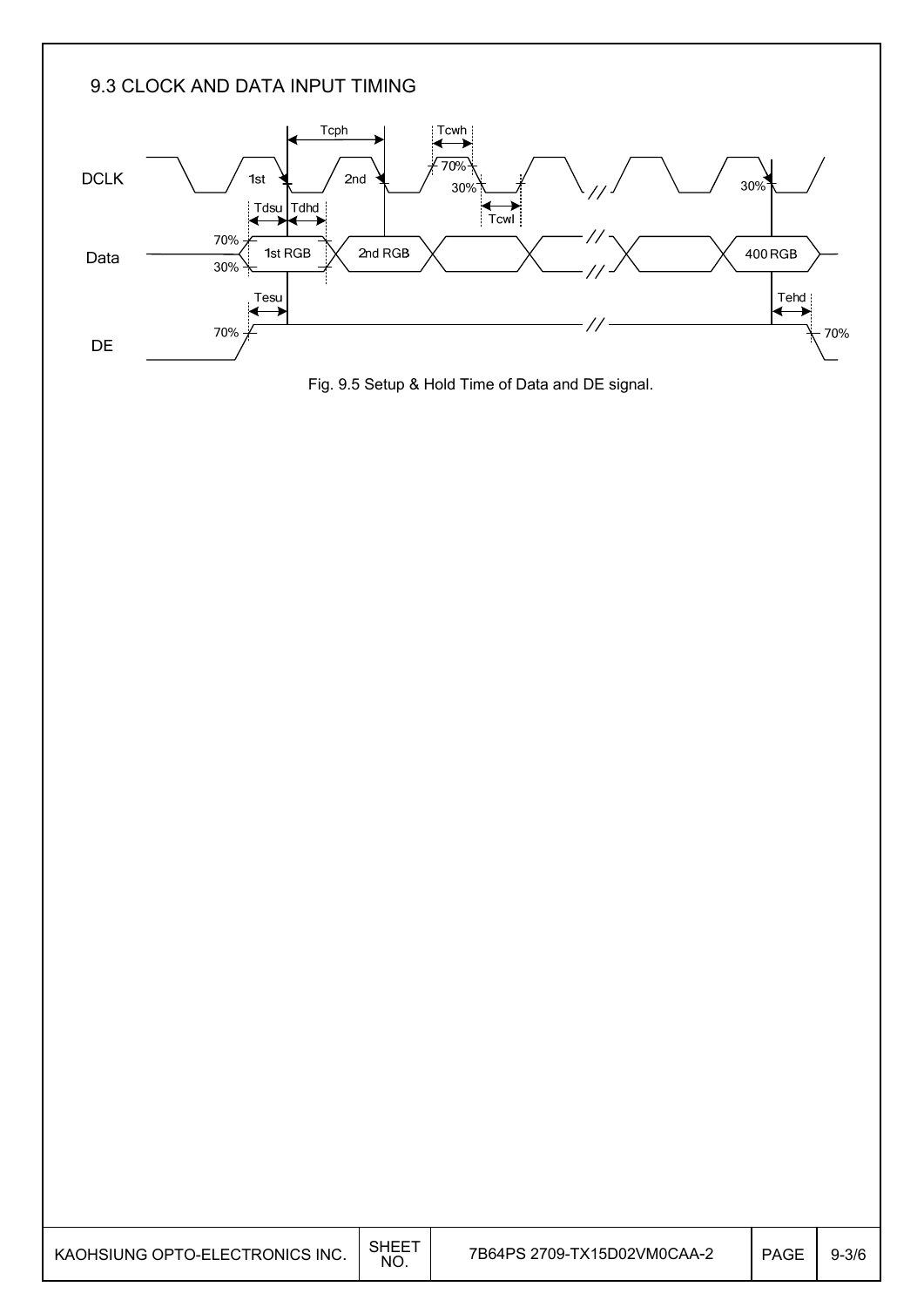#### 9.4 TIME TABLE

The column of timing sets including minimum, typical, and maximum as below are based on the best optical performance, frame frequency (Vsync) = 60 Hz to define. If 60 Hz is not the aim to set,  $50~70$ Hz for Vsync is recommended to apply for better performance by other parameter combination as the definitions in section 5.1.

#### FOR TIMING CHART

|            | <b>Item</b>          | Symbol | Min. | Typ. | Max. | Unit       |
|------------|----------------------|--------|------|------|------|------------|
|            | <b>CLK Frequency</b> | fclk   | 7.5  | 9.0  | 14.4 | M Hz       |
| Horizontal | Display Data         | thd    | 400  | 400  | 400  |            |
|            | Cycle Time           | th     | 500  | 580  | 800  | <b>CLK</b> |
|            | Display Data         | tvd    | 240  | 240  | 240  |            |
| Vertical   | Cycle Time           | tv     | 250  | 260  | 300  | Н          |

#### FOR CLOCK AND DATA INPUT TIMING

|             | Item       | Symbol | Min. | Typ.                     | Max.                         | Unit |
|-------------|------------|--------|------|--------------------------|------------------------------|------|
|             | Duty       | Tcwh   | 45   | 50                       | 55                           | $\%$ |
| <b>DCLK</b> | Cycle Time | Tcph   | 69   | 111                      | $\overline{\phantom{a}}$     |      |
|             | Setup Time | Tdsu   | 8    | $\overline{\phantom{a}}$ | $\overline{\phantom{a}}$     |      |
| Data        | Hold Time  | Tdhd   | 8    | $\overline{\phantom{a}}$ | $\qquad \qquad \blacksquare$ | ns   |
|             | Setup Time | Tesu   | 8    | $\overline{\phantom{a}}$ | $\overline{\phantom{a}}$     |      |
| <b>DE</b>   | Hold Time  | Tehd   | 8    | $\overline{\phantom{a}}$ | -                            |      |

| KAOHSIUNG OPTO-ELECTRONICS INC. | <b>SHEET</b><br>NO. | 7B64PS 2709-TX15D02VM0CAA-2 | <b>PAGE</b> | $9 - 4/6$ |
|---------------------------------|---------------------|-----------------------------|-------------|-----------|
|---------------------------------|---------------------|-----------------------------|-------------|-----------|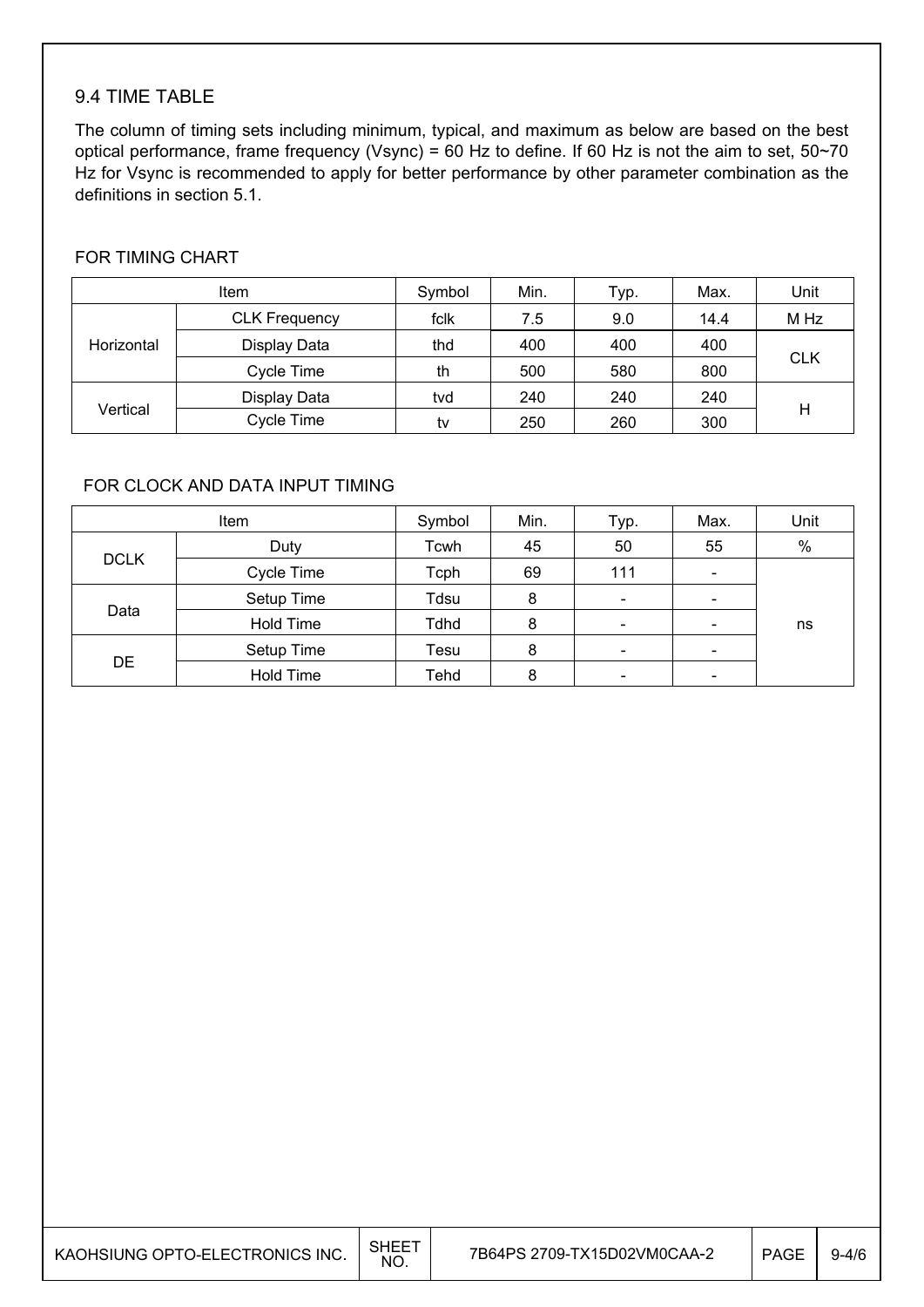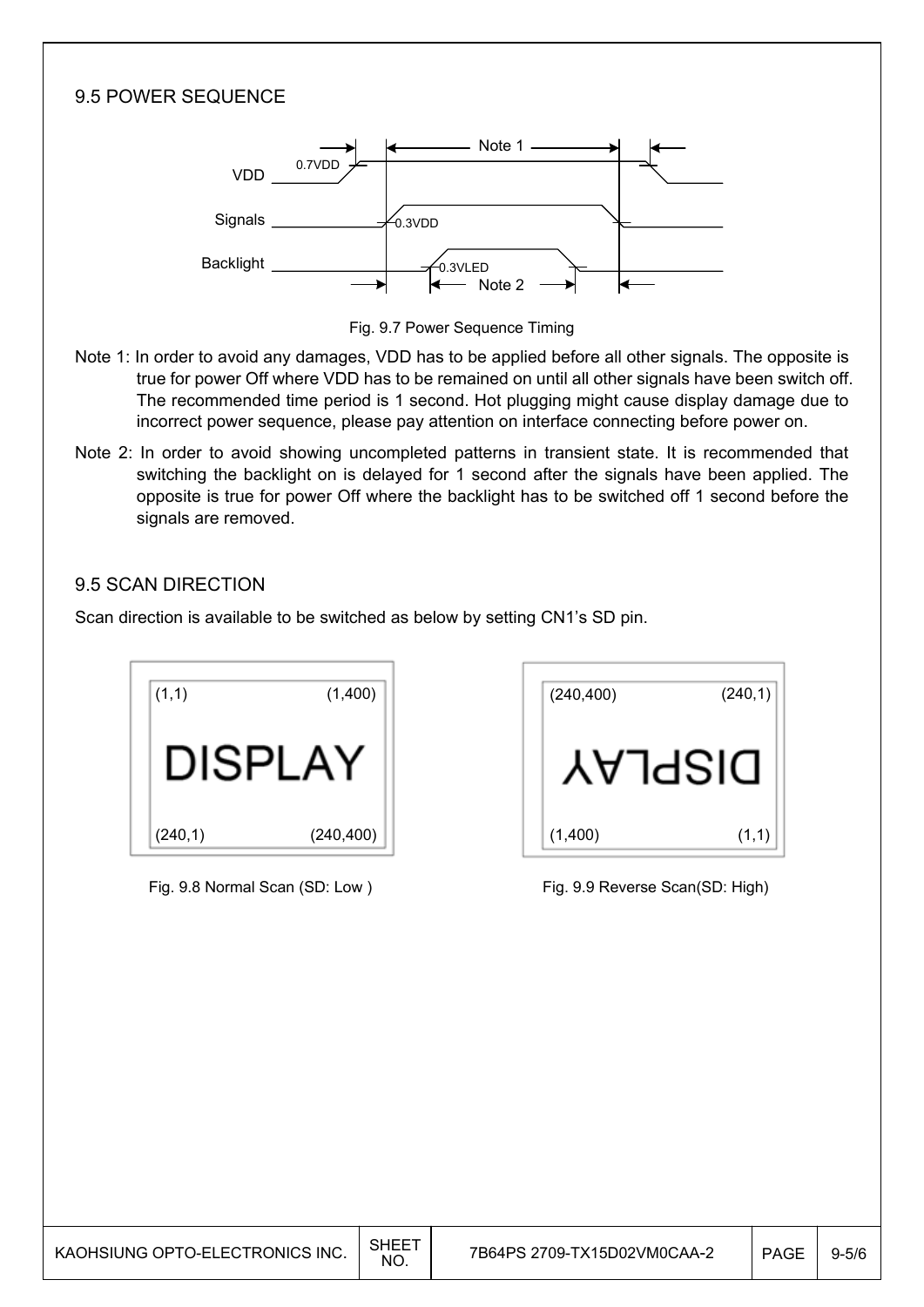### 9.6 DATA INPUT for DISPLAY COLOR

|              | COLOR &<br>Gray Scale |                |                      |                      |                |                |                      |                                  |                |                | Data Signal    |                      |                                  |                |                      |                          |                      |                          |                                 |
|--------------|-----------------------|----------------|----------------------|----------------------|----------------|----------------|----------------------|----------------------------------|----------------|----------------|----------------|----------------------|----------------------------------|----------------|----------------------|--------------------------|----------------------|--------------------------|---------------------------------|
|              |                       | R <sub>5</sub> | R4                   | R <sub>3</sub>       | R <sub>2</sub> | R <sub>1</sub> | R <sub>0</sub>       | G <sub>5</sub>                   | G <sub>4</sub> | G <sub>3</sub> | G <sub>2</sub> | G <sub>1</sub>       | G <sub>0</sub>                   | <b>B5</b>      | <b>B4</b>            | B <sub>3</sub>           | B <sub>2</sub>       | <b>B1</b>                | B <sub>0</sub>                  |
|              | <b>Black</b>          | 0              | $\mathbf 0$          | $\mathbf 0$          | 0              | 0              | 0                    | 0                                | $\mathbf 0$    | $\mathbf 0$    | 0              | 0                    | $\mathbf 0$                      | $\mathbf 0$    | $\mathbf 0$          | $\mathbf 0$              | 0                    | $\mathbf{0}$             | $\mathbf 0$                     |
|              | Red(0)                | 1              | 1                    | $\mathbf{1}$         | 1              | 1              | 1                    | 0                                | $\mathbf 0$    | 0              | $\mathbf 0$    | 0                    | 0                                | $\mathbf 0$    | 0                    | 0                        | 0                    | 0                        | 0                               |
|              | Green (0)             | $\mathbf 0$    | $\mathbf 0$          | 0                    | 0              | 0              | $\mathbf 0$          | $\mathbf{1}$                     | 1              | $\mathbf{1}$   | $\mathbf{1}$   | $\mathbf{1}$         | 1                                | $\mathbf 0$    | $\mathbf 0$          | $\mathbf 0$              | $\mathbf 0$          | 0                        | 0                               |
| <b>Basic</b> | Blue $(0)$            | $\mathbf 0$    | $\mathbf 0$          | 0                    | 0              | 0              | $\overline{0}$       | 0                                | $\overline{0}$ | $\overline{0}$ | $\mathbf 0$    | 0                    | 0                                | 1              | 1                    | 1                        | 1                    | 1                        | 1                               |
| Color        | Cyan                  | 0              | 0                    | 0                    | 0              | 0              | 0                    | 1                                | 1              | $\mathbf{1}$   | 1              | 1                    | 1                                | 1              | 1                    | 1                        | 1                    | 1                        | 1                               |
|              | Magenta               | 1              | 1                    | 1                    | 1              | 1              | 1                    | 0                                | $\mathbf 0$    | 0              | $\mathbf 0$    | 0                    | $\mathbf 0$                      | 1              | 1                    | 1                        | 1                    | $\mathbf 1$              | 1                               |
|              | Yellow                | 1              | 1                    | $\mathbf{1}$         | $\mathbf{1}$   | $\mathbf{1}$   | 1                    | 1                                | 1              | $\mathbf{1}$   | $\mathbf{1}$   | 1                    | $\mathbf 1$                      | $\mathbf 0$    | $\mathbf 0$          | $\mathbf 0$              | 0                    | 0                        | 0                               |
|              | White                 | 1              | 1                    | $\mathbf{1}$         | $\mathbf{1}$   | 1              | 1                    | $\mathbf{1}$                     | $\mathbf{1}$   | $\mathbf{1}$   | 1              | 1                    | 1                                | $\mathbf 1$    | 1                    | 1                        | 1                    | 1                        | 1                               |
|              | <b>Black</b>          | 0              | $\mathbf 0$          | 0                    | 0              | $\mathbf 0$    | 0                    | 0                                | $\mathbf 0$    | 0              | 0              | 0                    | $\mathbf 0$                      | $\mathbf 0$    | $\mathbf 0$          | 0                        | 0                    | 0                        | 0                               |
|              | Red (62)              | 0              | 0                    | 0                    | $\mathbf 0$    | 0              | 1                    | 0                                | $\mathbf 0$    | $\Omega$       | $\mathbf 0$    | 0                    | 0                                | $\overline{0}$ | $\mathbf 0$          | $\mathbf 0$              | 0                    | 0                        | 0                               |
|              | Red (61)              | 0              | 0                    | 0                    | 0              | 1              | 0                    | 0                                | $\mathbf 0$    | 0              | 0              | 0                    | 0                                | $\mathbf 0$    | 0                    | $\mathbf 0$              | 0                    | 0                        | 0                               |
| Red          | $\ddot{\cdot}$        | $\blacksquare$ | Ì.                   | $\blacksquare$       | $\blacksquare$ | $\blacksquare$ | ٠                    | $\blacksquare$<br>$\epsilon$     | $\blacksquare$ | $\blacksquare$ | $\blacksquare$ | $\cdot$              | $\blacksquare$<br>×,             | $\blacksquare$ | $\blacksquare$       | $\cdot$                  | $\blacksquare$       | $\overline{\phantom{a}}$ | $\ddot{\phantom{a}}$            |
|              | $\blacksquare$        | $\cdot$        | $\blacksquare$       | $\blacksquare$<br>×, | $\blacksquare$ | $\cdot$        | ٠                    | $\blacksquare$<br>$\epsilon$     | $\blacksquare$ | $\blacksquare$ | $\blacksquare$ | $\blacksquare$       | $\blacksquare$                   | $\cdot$        | $\blacksquare$       | $\blacksquare$           | $\blacksquare$       | $\blacksquare$           | $\blacksquare$<br>j.            |
|              | Red (1)               | 1              | 1                    | $\mathbf{1}$         | $\mathbf{1}$   | $\mathbf{1}$   | $\overline{0}$       | 0                                | $\mathbf 0$    | 0              | $\mathbf 0$    | $\mathbf 0$          | $\mathbf 0$                      | $\mathbf 0$    | $\mathbf 0$          | $\mathbf 0$              | 0                    | 0                        | 0                               |
|              | Red (0)               | 1              | 1                    | $\mathbf{1}$         | 1              | 1              | 1                    | 0                                | $\mathbf 0$    | 0              | 0              | 0                    | 0                                | $\mathbf 0$    | $\mathbf 0$          | $\mathbf 0$              | 0                    | 0                        | 0                               |
|              | <b>Black</b>          | $\mathbf 0$    | $\mathbf 0$          | 0                    | 0              | $\mathbf 0$    | 0                    | 0                                | $\mathbf 0$    | 0              | $\mathbf 0$    | $\mathbf 0$          | $\mathbf 0$                      | $\mathbf 0$    | $\mathbf 0$          | $\mathbf 0$              | $\mathbf 0$          | $\mathbf 0$              | $\mathbf 0$                     |
|              | Green (62)            | 0              | 0                    | 0                    | 0              | $\mathbf 0$    | $\mathbf 0$          | 0                                | $\mathbf 0$    | 0              | $\mathbf 0$    | 0                    | 1                                | $\mathbf 0$    | $\mathbf 0$          | 0                        | 0                    | 0                        | $\mathbf 0$                     |
|              | Green (61)            | 0              | $\overline{0}$       | 0                    | 0              | 0              | 0                    | 0                                | $\mathbf 0$    | $\overline{0}$ | 0              | 1                    | 0                                | $\mathbf 0$    | $\overline{0}$       | 0                        | 0                    | 0                        | 0                               |
| Green        |                       | $\cdot$        | $\ddot{\phantom{a}}$ | $\ddot{\phantom{a}}$ | $\blacksquare$ | $\cdot$        | $\blacksquare$       | $\ddot{\cdot}$                   |                |                | Ì              | $\blacksquare$       | $\ddot{\cdot}$                   | $\ddot{\cdot}$ |                      |                          | $\ddot{\cdot}$       |                          | Ì                               |
|              | $\ddot{\phantom{a}}$  | $\cdot$        | ŀ.                   | ċ,                   | ŀ              | ċ,             | $\vdots$             | ċ                                | $\cdot$        | ÷              | ł,             | $\ddot{\phantom{0}}$ | ł.                               | ċ              | $\ddot{\phantom{a}}$ | $\overline{\phantom{a}}$ | l.                   | ä,                       | $\ddot{\cdot}$                  |
|              | Green (1)             | 0              | 0                    | $\mathbf 0$          | 0              | 0              | $\mathbf 0$          | 1                                | 1              | 1              | 1              | 1                    | 0                                | $\mathbf 0$    | $\mathbf 0$          | $\mathbf 0$              | 0                    | 0                        | 0                               |
|              | Green (0)             | $\mathbf 0$    | 0                    | 0                    | 0              | $\mathbf 0$    | $\mathbf 0$          | 1                                | 1              | 1              | $\mathbf{1}$   | 1                    | 1                                | $\mathbf 0$    | 0                    | 0                        | 0                    | 0                        | 0                               |
|              | <b>Black</b>          | $\mathbf 0$    | 0                    | 0                    | 0              | 0              | $\mathbf 0$          | 0                                | $\mathbf 0$    | 0              | 0              | 0                    | 0                                | $\mathbf 0$    | $\mathbf 0$          | $\mathbf 0$              | 0                    | 0                        | 0                               |
|              | <b>Blue (62)</b>      | 0              | 0                    | 0                    | 0              | 0              | 0                    | 0                                | $\overline{0}$ | $\overline{0}$ | $\overline{0}$ | $\mathbf 0$          | 0                                | $\mathbf 0$    | 0                    | $\overline{0}$           | 0                    | 0                        | 1                               |
|              | <b>Blue (61)</b>      | 0              | 0                    | 0                    | 0              | 0              | 0                    | 0                                | $\mathbf 0$    | 0              | 0              | 0                    | 0                                | 0              | $\mathbf 0$          | 0                        | 0                    | 1                        | 0                               |
| <b>Blue</b>  | $\mathbf{r}$          |                | $\ddot{\phantom{0}}$ | $\blacksquare$       |                | ٠              | $\ddot{\phantom{0}}$ | $\blacksquare$<br>$\blacksquare$ |                |                | $\blacksquare$ |                      | $\blacksquare$<br>$\blacksquare$ | $\cdot$        |                      |                          | $\ddot{\phantom{0}}$ | ÷                        | $\cdot$<br>$\ddot{\phantom{a}}$ |
|              | $\blacksquare$        | $\blacksquare$ | ł.                   | ÷,                   | $\blacksquare$ | $\ddot{\cdot}$ | $\blacksquare$       | ÷,                               | $\ddot{\cdot}$ | $\blacksquare$ | ÷              | t,                   | $\ddot{\phantom{a}}$             | $\blacksquare$ | ċ                    | $\blacksquare$           | $\blacksquare$       | $\blacksquare$           | $\ddot{\phantom{a}}$            |
|              | (1)<br><b>Blue</b>    | 0              | 0                    | 0                    | 0              | 0              | 0                    | 0                                | $\mathbf 0$    | 0              | $\mathbf 0$    | 0                    | 0                                | 1              | 1                    | 1                        | 1                    | 1                        | 0                               |
|              | Blue $(0)$            | 0              | 0                    | 0                    | 0              | 0              | 0                    | 0                                | $\mathbf 0$    | 0              | 0              | 0                    | 0                                | 1              | 1                    | 1                        | 1                    | 1                        | 1                               |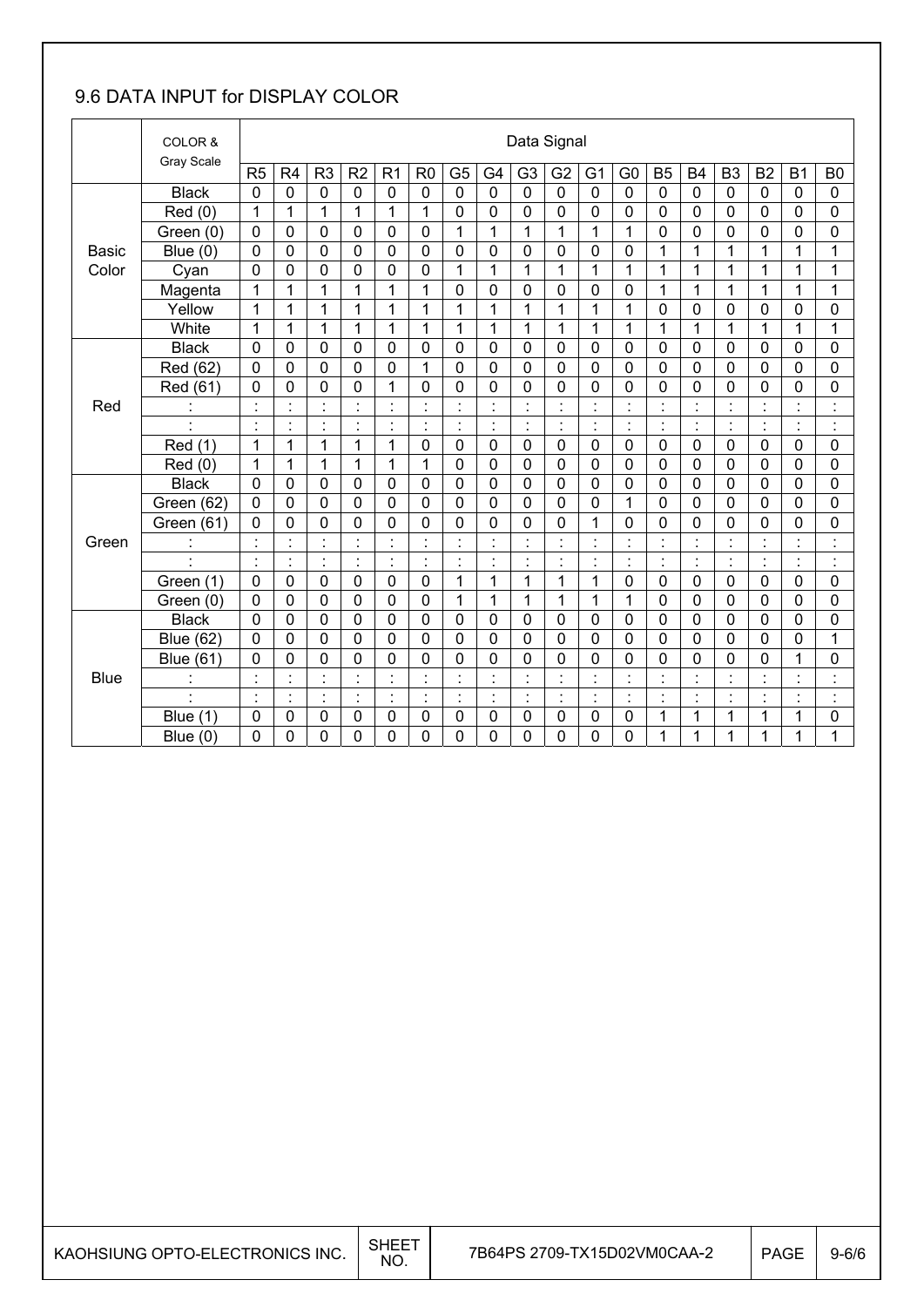### **10. OUTLINE DIMENSIONS** 10.1 FRONT VIEW

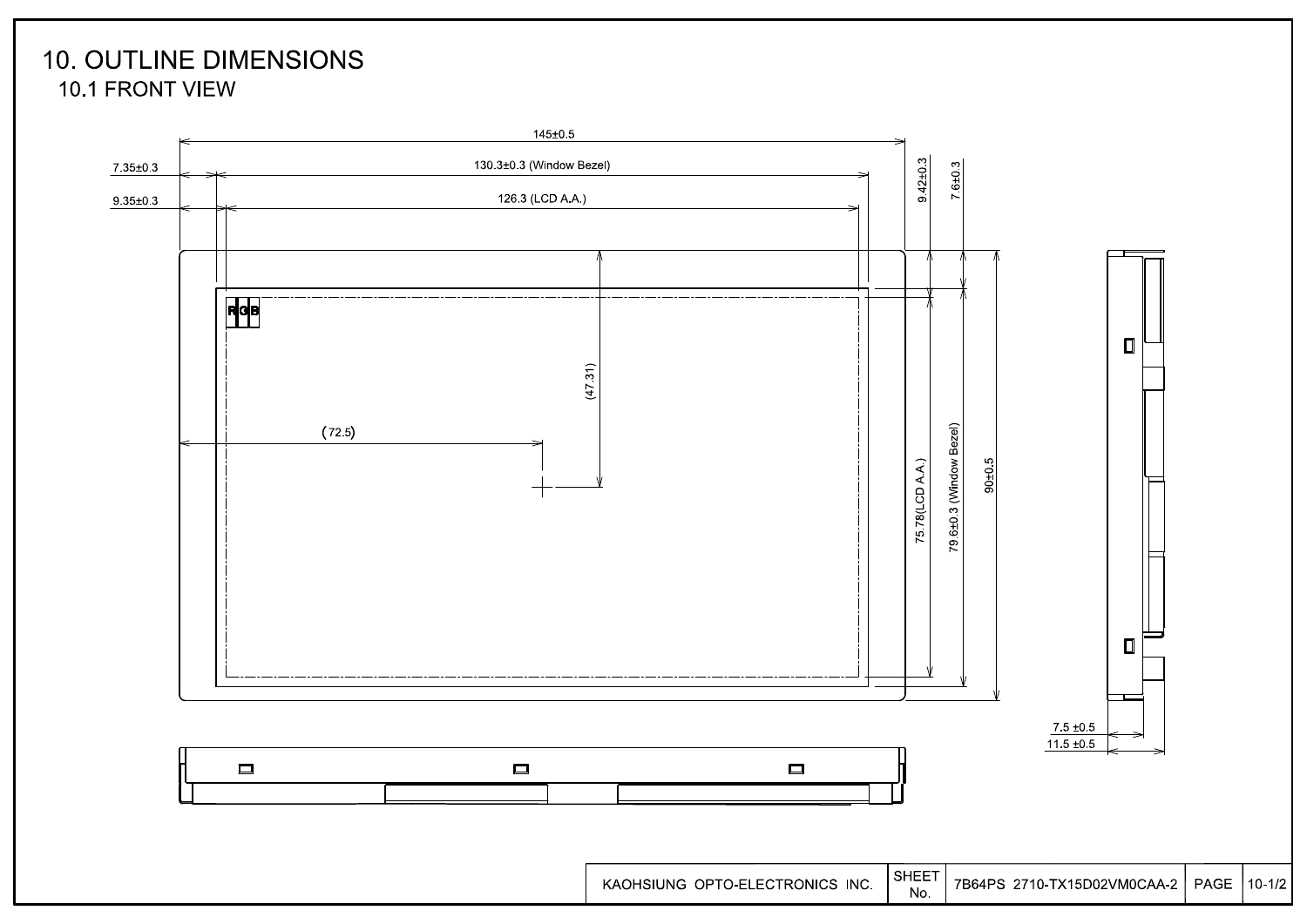### 10.2 REAR VIEW

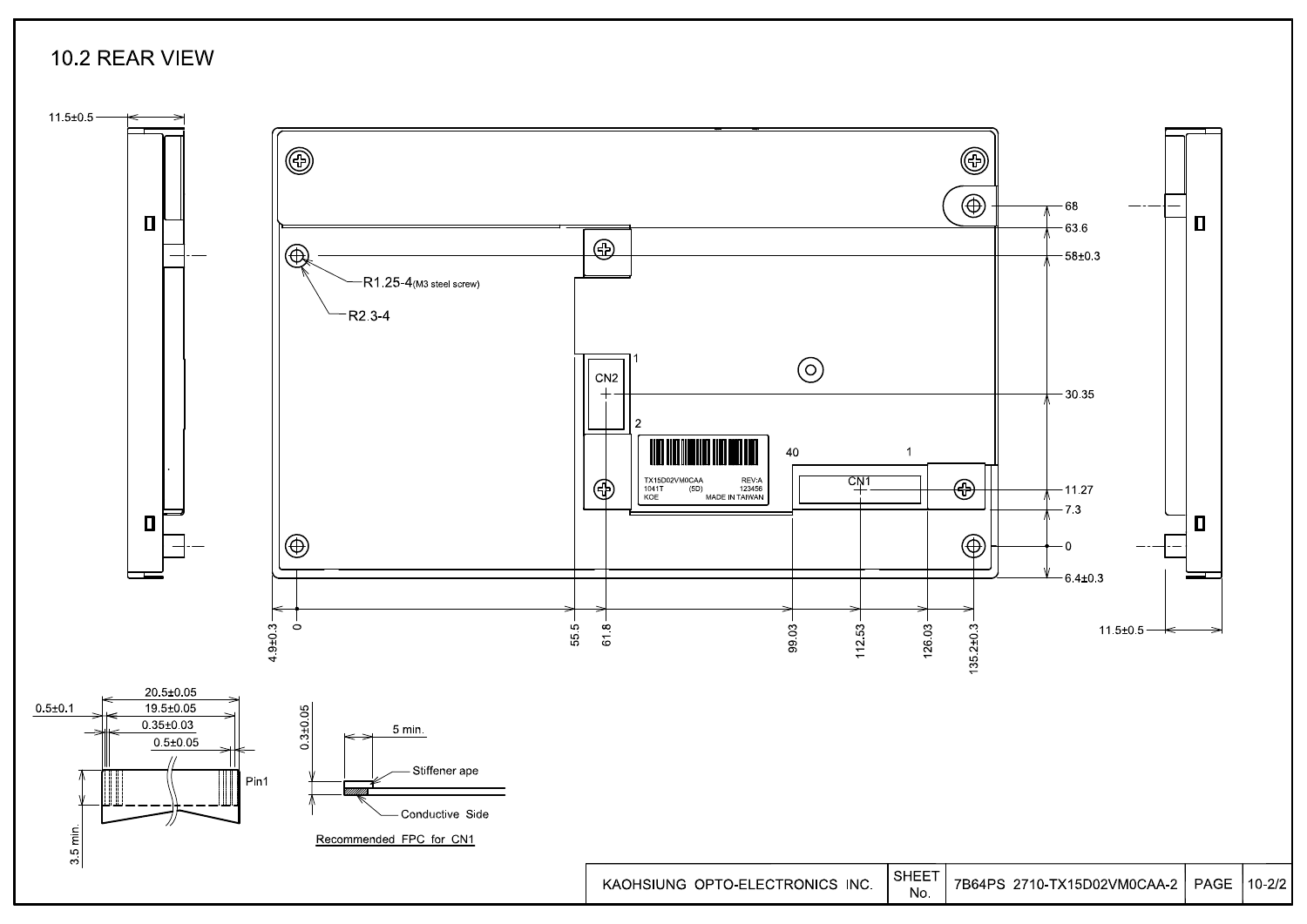### 11. APPEARANCE STANDARD

The appearance inspection is performed in a dark room around 500~1000 lx based on the conditions as below:

- The distance between inspector's eyes and display is 30 cm.
- The viewing zone is defined with angle  $\theta$  shown in Fig. 11.1 The inspection should be performed within  $45^\circ$  when display is shut down. The inspection should be performed within  $5^\circ$  when display is power on.



Fig. 11.1

#### 11.1 THE DEFINITION OF LCD ZONE

LCD panel is divided into 3 areas as shown in Fig.11.2 for appearance specification in next section. A zone is the LCD active area (dot area); B zone is the area, which extended 1 mm out from LCD active area; C zone is the area between B zone and metal frame.

In terms of housing design, B zone is the recommended window area customers' housing should be located in.



Fig. 11.2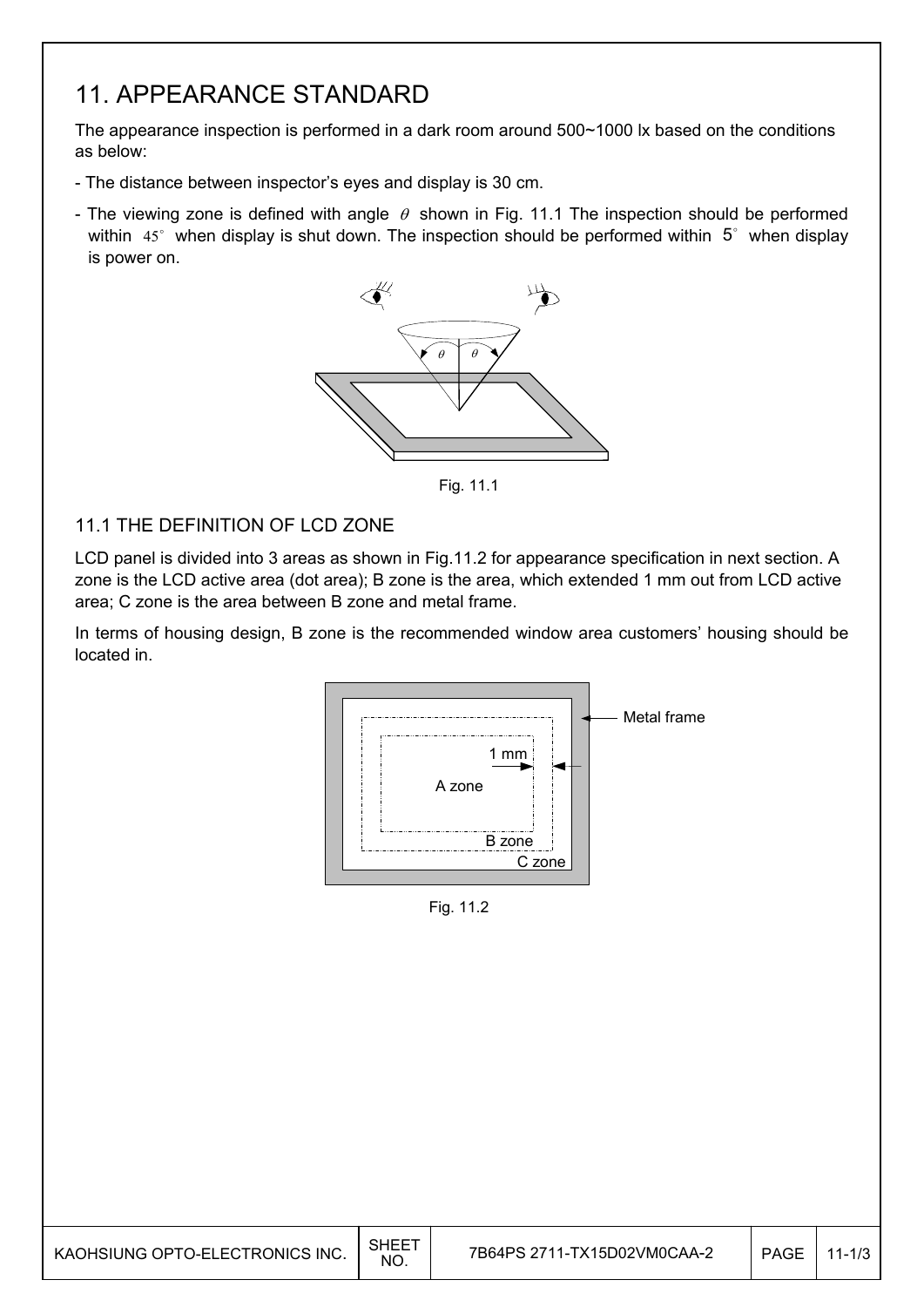### 11.2 LCD APPEARANCE SPECIFICATION

The specification as below is defined as the amount of unexpected phenomenon or material in different zones of LCD panel. The definitions of length, width and average diameter using in the table are shown in Fig. 11.3 and Fig. 11.4.

| Item                            |                        | Criteria             |                            |                                       |                |                                    |             |                           |
|---------------------------------|------------------------|----------------------|----------------------------|---------------------------------------|----------------|------------------------------------|-------------|---------------------------|
|                                 | Length (mm)            |                      | Width (mm)                 | Maximum number                        |                | Minimum space                      |             |                           |
|                                 | Ignored                |                      | $W \le 0.02$               | Ignored                               |                | $\blacksquare$                     |             |                           |
| <b>Scratches</b>                | $L \leq 40$            |                      | $0.02\!<\!W\!\leq\!0.04$   | 10                                    |                |                                    | A, B        |                           |
|                                 | $L \leq 20$            |                      | $W \le 0.04$               | 10                                    |                |                                    |             |                           |
| Dent                            |                        |                      |                            | Serious one is not allowed            |                |                                    | A           |                           |
| Wrinkles in polarizer           |                        |                      | Serious one is not allowed |                                       |                |                                    |             | $\boldsymbol{\mathsf{A}}$ |
|                                 | Average diameter (mm)  |                      |                            |                                       | Maximum number |                                    |             |                           |
|                                 | $D \le 0.3$            |                      |                            |                                       | Ignored        |                                    |             |                           |
| Bubbles on polarizer            | $0.3\!<\!D\!\leq\!0.5$ |                      |                            |                                       | 12             |                                    | A           |                           |
|                                 | 0.5 < D                |                      |                            |                                       | 3              |                                    |             |                           |
|                                 |                        |                      | Filamentous                | (Line shape)                          |                |                                    |             |                           |
|                                 | Length (mm)            |                      |                            | Width (mm)                            |                | Maximum number                     |             |                           |
|                                 | $L \leq 2.0$           |                      |                            | $W \le 0.03$                          |                | Ignored                            | A, B        |                           |
|                                 | $L \leq 3.0$           |                      |                            | $0.03 \le W \le 0.05$                 |                | 10                                 |             |                           |
|                                 | $L \le 2.5$            |                      |                            | $0.05\!<\!W\!\leq\!0.1$               |                | 1                                  |             |                           |
| 1) Stains                       |                        |                      |                            | Round (Dot shape)                     |                |                                    |             |                           |
| 2) Foreign Materials            | Average diameter (mm)  |                      |                            | Maximum number                        |                | Minimum Space                      |             |                           |
| 3) Dark Spot                    | $D<0.2$                |                      |                            | Ignored                               |                |                                    |             |                           |
|                                 | $0.2 \leq D < 0.3$     |                      |                            | 10                                    |                | 10 mm                              | A, B        |                           |
|                                 | $0.3 \leq D < 0.4$     |                      |                            | 5                                     |                | 30 mm                              |             |                           |
|                                 | $0.4 \leq D$           |                      |                            | None                                  |                |                                    |             |                           |
|                                 | In total               |                      |                            | Filamentous + Round=10                |                |                                    |             |                           |
|                                 |                        |                      |                            | Those wiped out easily are acceptable |                |                                    |             |                           |
|                                 |                        |                      |                            | Type                                  |                | Maximum number                     |             |                           |
|                                 |                        |                      | 1 dot                      |                                       | 4              |                                    |             |                           |
|                                 |                        |                      | 2 adjacent dot             |                                       | 1              |                                    |             |                           |
|                                 | Bright dot-defect      |                      |                            | 3 adjacent dot or above               |                | Not allowed                        |             |                           |
| Dot-Defect                      |                        |                      |                            | In total                              |                | 5                                  |             |                           |
| (Note 1)                        |                        |                      |                            | 1 dot                                 |                | 5                                  | A           |                           |
|                                 |                        |                      |                            | 2 adjacent dot                        |                | $\overline{2}$                     |             |                           |
|                                 | Dark dot-defect        |                      |                            | 3 adjacent dot or above               |                | Not allowed                        |             |                           |
|                                 |                        |                      |                            | In total                              |                | 5                                  |             |                           |
|                                 |                        | In total             |                            |                                       |                | 10                                 |             |                           |
|                                 | Length                 | $\frac{1}{\sqrt{2}}$ |                            | а<br>$\mathsf{b}$                     |                | Average diameter = $\frac{a+b}{2}$ |             |                           |
|                                 | Fig. 11.3              |                      |                            |                                       |                | Fig. 11.4                          |             |                           |
| KAOHSIUNG OPTO-ELECTRONICS INC. |                        | <b>SHEET</b><br>NO.  |                            | 7B64PS 2711-TX15D02VM0CAA-2           |                |                                    | <b>PAGE</b> | $11 - 2/3$                |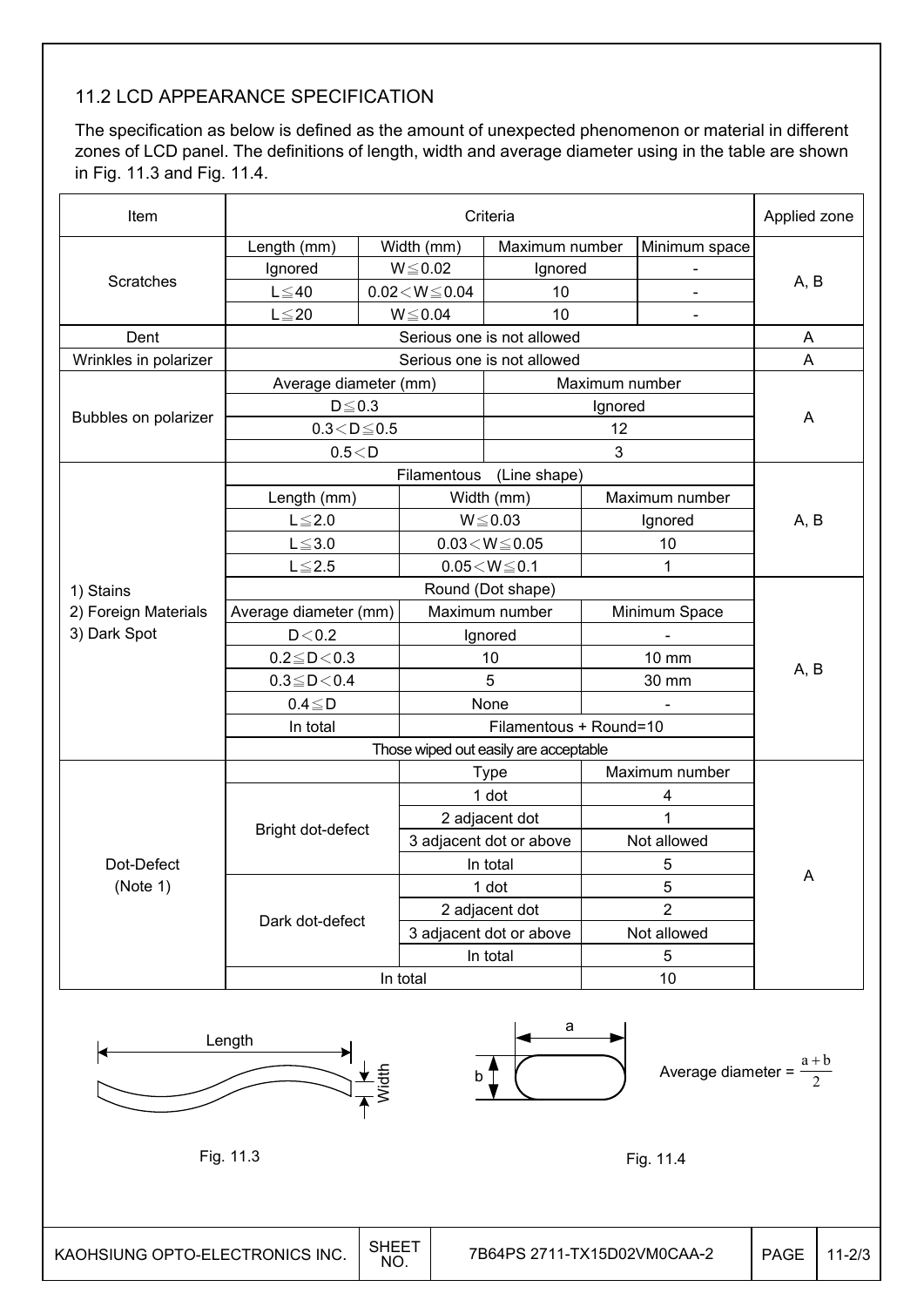Note 1: The definitions of dot defect are as below:

- The defect area of the dot must be bigger than half of a dot.
- For bright dot-defect, showing black pattern, the dot's brightness must be over 30% brighter than others.
- For dark dot-defect, showing white pattern, the dot's brightness must be under 70% darker than others.
- The definition of 1-dot-defect is the defect-dot, which is isolated and no adjacent defect-dot.
- The definition of adjacent dot is shown as Fig. 11.5.



The dots colored gray are adjacent to defect-dot A.

| ֿ חו | 11  |
|------|-----|
| ۲    | . ה |

| KAOHSIUNG OPTO-ELECTRONICS INC. | <b>SHEET</b><br>NO. | 7B64PS 2711-TX15D02VM0CAA-2 | <b>PAGE</b> | $11 - 3/3$ |
|---------------------------------|---------------------|-----------------------------|-------------|------------|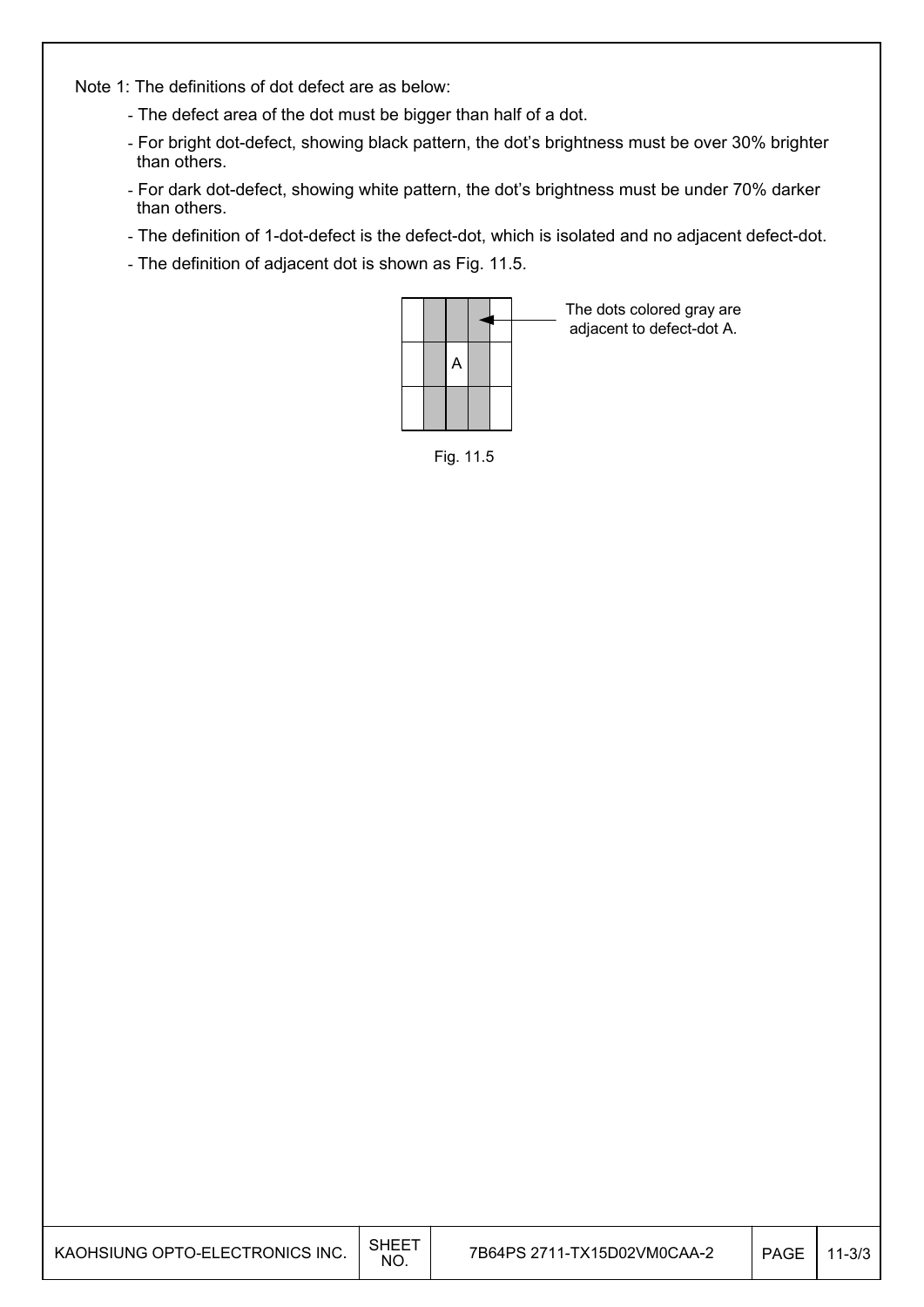### 12. PRECAUTIONS

#### 12.1 PRECAUTIONS of ESD

- 1) Before handling the display, please ensure your body has been connected to ground to avoid any damages by ESD. Also, do not touch display's interface directly when assembling.
- 1) Please remove the protection film very slowly before turning on the display to avoid generating ESD.

#### 12.2 PRECAUTIONS of HANDLING

- 1) In order to keep the appearance of display in good condition, please do not rub any surfaces of the displays by using sharp tools harder than 3H, especially touch panel, metal frame and polarizer.
- 2) Please do not stack the displays as this may damage the surface. In order to avoid any injuries, please avoid touching the edge of the glass or metal frame and wore gloves during handling.
- 2) Touching the polarizer or terminal pins with bare hand should be avoided to prevent staining and poor electrical contact.
- 3) Do not use any harmful chemicals such as acetone, toluene, and isopropyl alcohol to clean display's surfaces.
- 4) Please use soft cloth or absorbent cotton with ethanol to clean the display by gently wiping. Moreover, when wiping the display, please wipe it by horizontal or vertical direction instead of circling to prevent leaving scars on the display's surface, especially polarizer.
- 5) Please wipe any unknown liquids immediately such as saliva, water or dew on the display to avoid color fading or any permanent damages.
- 6) Maximum pressure to the surface of the display must be less than  $1.96 \times 10^4$  Pa. If the area of applied pressure is less than  $1 \text{ cm}^2$ , the maximum pressure must be less than 1.96N.

| KAOHSIUNG OPTO-ELECTRONICS INC. | SHEE<br><b>NO</b> | 7B64PS 2712-TX15D02VM0CAA-2 | <b>PAGE</b> | $12 - 1/2$ |
|---------------------------------|-------------------|-----------------------------|-------------|------------|
|---------------------------------|-------------------|-----------------------------|-------------|------------|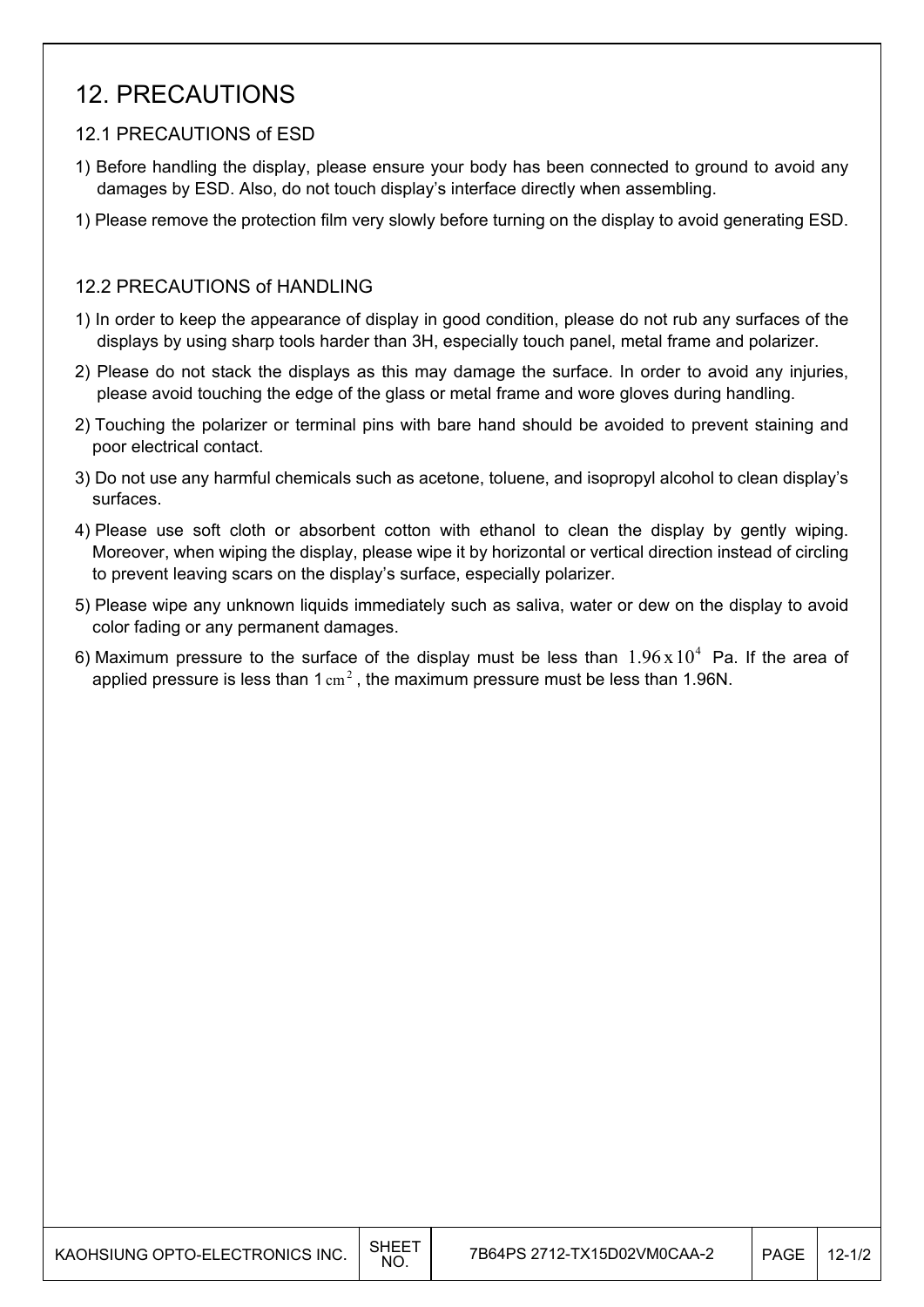#### 12.3 PRECAUTIONS OF OPERATING

- 1) Please input signals and voltages to the displays according to the values defined in the section of electrical characteristics to obtain the best performance. Any voltages over than absolute maximum rating will cause permanent damages to this display. Also, any timing of the signals out of this specification would cause unexpected performance.
- 2) When the display is operating at significant low temperature, the response time will be slower than it at 25  $\mathrm{C}^{\circ}$ . In high temperature, the color will be slightly dark and blue compared to original pattern. However, these are temperature-related phenomenon of LCD and it will not cause permanent damages to the display when used within the operating temperature.
- 3) The use of screen saver or sleep mode is recommended when static images are likely for long periods of time. This is to avoid the possibility of image sticking.
- 4) Spike noise can cause malfunction of the circuit. The recommended limitation of spike noise is no bigger than  $\pm$  100 mV.

#### 12.4 PRECAUTIONS of STORAGE

If the displays are going to be stored for years, please be aware the following notices.

- 1) Please store the displays in a dark room to avoid any damages from sunlight and other sources of UV light.
- 2) The recommended long term storage temperature is between 10  $C^{\circ}$  ~35  $C^{\circ}$  and 55%~75% humidity to avoid causing bubbles between polarizer and LCD glasses, and polarizer peeling from LCD glasses.
- 3) It would be better to keep the displays in the container, which is shipped from KOE, and do not unpack it.
- 4) Please do not stick any labels on the display surface for a long time, especially on the polarizer.

| KAOHSIUNG OPTO-ELECTRONICS INC. | SHEET<br>NO. | 7B64PS 2712-TX15D02VM0CAA-2 | <b>PAGE</b> | $12 - 2/2$ |
|---------------------------------|--------------|-----------------------------|-------------|------------|
|---------------------------------|--------------|-----------------------------|-------------|------------|